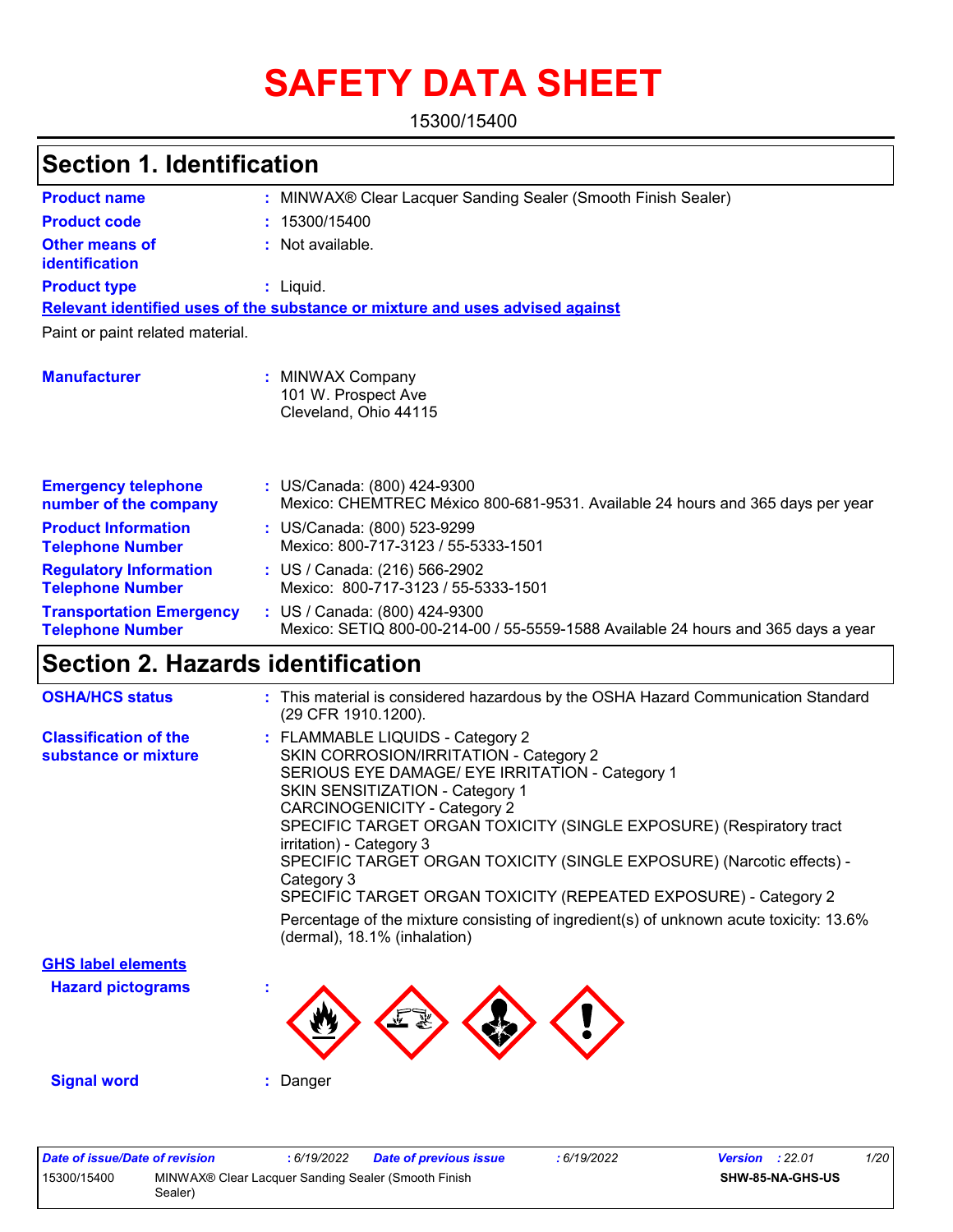### **Section 2. Hazards identification**

| <b>Hazard statements</b>                   | : Highly flammable liquid and vapor.<br>Causes skin irritation.<br>May cause an allergic skin reaction.<br>Causes serious eye damage.<br>May cause respiratory irritation.<br>May cause drowsiness or dizziness.<br>Suspected of causing cancer.<br>May cause damage to organs through prolonged or repeated exposure.                                                                                                                                                                                                                                                                                                                       |
|--------------------------------------------|----------------------------------------------------------------------------------------------------------------------------------------------------------------------------------------------------------------------------------------------------------------------------------------------------------------------------------------------------------------------------------------------------------------------------------------------------------------------------------------------------------------------------------------------------------------------------------------------------------------------------------------------|
| <b>Precautionary statements</b>            |                                                                                                                                                                                                                                                                                                                                                                                                                                                                                                                                                                                                                                              |
| <b>General</b>                             | : Read label before use. Keep out of reach of children. If medical advice is needed,<br>have product container or label at hand.                                                                                                                                                                                                                                                                                                                                                                                                                                                                                                             |
| <b>Prevention</b>                          | : Obtain special instructions before use. Do not handle until all safety precautions have<br>been read and understood. Wear protective gloves, protective clothing and eye or face<br>protection. Keep away from heat, hot surfaces, sparks, open flames and other ignition<br>sources. No smoking. Use explosion-proof electrical, ventilating or lighting equipment.<br>Use non-sparking tools. Take action to prevent static discharges. Use only outdoors or<br>in a well-ventilated area. Do not breathe vapor. Wash thoroughly after handling.<br>Contaminated work clothing must not be allowed out of the workplace.                 |
| <b>Response</b>                            | : IF exposed or concerned: Get medical advice or attention. IF INHALED: Remove<br>person to fresh air and keep comfortable for breathing. Call a POISON CENTER or<br>doctor if you feel unwell. IF ON SKIN (or hair): Take off immediately all contaminated<br>clothing. Rinse skin with water. Wash contaminated clothing before reuse. IF ON SKIN:<br>Wash with plenty of water. If skin irritation or rash occurs: Get medical advice or<br>attention. IF IN EYES: Rinse cautiously with water for several minutes. Remove contact<br>lenses, if present and easy to do. Continue rinsing. Immediately call a POISON<br>CENTER or doctor. |
| <b>Storage</b>                             | : Store locked up. Store in a well-ventilated place. Keep container tightly closed. Keep<br>cool.                                                                                                                                                                                                                                                                                                                                                                                                                                                                                                                                            |
| <b>Disposal</b>                            | Dispose of contents and container in accordance with all local, regional, national and<br>international regulations.                                                                                                                                                                                                                                                                                                                                                                                                                                                                                                                         |
| <b>Supplemental label</b><br>elements      | DELAYED EFFECTS FROM LONG TERM OVEREXPOSURE. Contains solvents which<br>can cause permanent brain and nervous system damage. Intentional misuse by<br>deliberately concentrating and inhaling the contents can be harmful or fatal. WARNING:<br>This product contains chemicals known to the State of California to cause cancer and<br>birth defects or other reproductive harm.                                                                                                                                                                                                                                                            |
|                                            | Please refer to the SDS for additional information. Keep out of reach of children. Do not<br>transfer contents to other containers for storage.                                                                                                                                                                                                                                                                                                                                                                                                                                                                                              |
| <b>Hazards not otherwise</b><br>classified | : DANGER: Rags, steel wool, other waste soaked with this product, and sanding residue<br>may spontaneously catch fire if improperly discarded. Immediately place rags, steel<br>wool, other waste soaked with this product, and sanding residue in a sealed, water-filled,<br>metal container. Dispose of in accordance with local fire regulations.                                                                                                                                                                                                                                                                                         |

### **Section 3. Composition/information on ingredients**

| <b>Substance/mixture</b> | : Mixture        |
|--------------------------|------------------|
| <b>Other means of</b>    | : Not available. |
| <b>identification</b>    |                  |

**CAS number/other identifiers**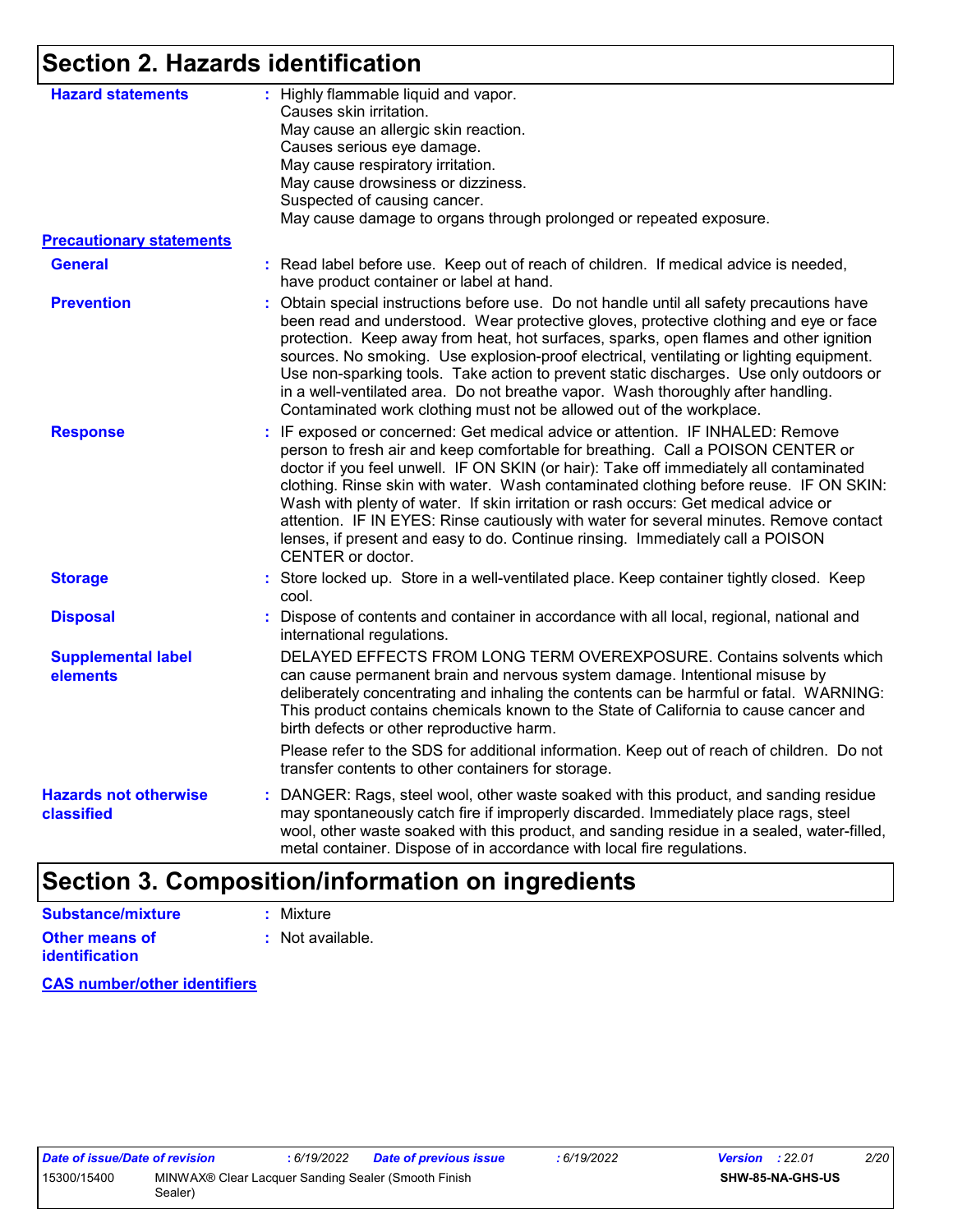### **Section 3. Composition/information on ingredients**

| <b>Ingredient name</b>   | % by weight | <b>CAS number</b> |
|--------------------------|-------------|-------------------|
| Acetone                  | 225 - ≤50   | 67-64-1           |
| Cellulose Nitrate        | 210 - ≤25   | 9004-70-0         |
| Methyl n-Amyl Ketone     | $\leq 10$   | 110-43-0          |
| Di-isobutyl Ketone       | l≤10        | 108-83-8          |
| 1-Butanol                | 1.7≥∣       | 71-36-3           |
| Xylene, mixed isomers    | l≤7         | 1330-20-7         |
| 2-Propanol               | l≤5         | 67-63-0           |
| Zinc Stearate            | l≤5         | 557-05-1          |
| Ethylbenzene             | 1≤1.6       | 100-41-4          |
| 4,6-Dimethyl-2-heptanone | l≤3         | 19549-80-5        |
| Epoxy Polymer            | $\leq$ 1    | 1675-54-3         |

Any concentration shown as a range is to protect confidentiality or is due to batch variation.

**There are no additional ingredients present which, within the current knowledge of the supplier and in the concentrations applicable, are classified and hence require reporting in this section.**

**Occupational exposure limits, if available, are listed in Section 8.**

### **Section 4. First aid measures**

| <b>Description of necessary first aid measures</b> |                                                                                                                                                                                                                                                                                                                                                                                                                                                                                                                                                                                                                                                                                                                                                                                                                                                                                                              |
|----------------------------------------------------|--------------------------------------------------------------------------------------------------------------------------------------------------------------------------------------------------------------------------------------------------------------------------------------------------------------------------------------------------------------------------------------------------------------------------------------------------------------------------------------------------------------------------------------------------------------------------------------------------------------------------------------------------------------------------------------------------------------------------------------------------------------------------------------------------------------------------------------------------------------------------------------------------------------|
| <b>Eye contact</b>                                 | : Get medical attention immediately. Call a poison center or physician. Immediately flush<br>eyes with plenty of water, occasionally lifting the upper and lower eyelids. Check for and<br>remove any contact lenses. Continue to rinse for at least 10 minutes. Chemical burns<br>must be treated promptly by a physician.                                                                                                                                                                                                                                                                                                                                                                                                                                                                                                                                                                                  |
| <b>Inhalation</b>                                  | : Get medical attention immediately. Call a poison center or physician. Remove victim to<br>fresh air and keep at rest in a position comfortable for breathing. If it is suspected that<br>fumes are still present, the rescuer should wear an appropriate mask or self-contained<br>breathing apparatus. If not breathing, if breathing is irregular or if respiratory arrest<br>occurs, provide artificial respiration or oxygen by trained personnel. It may be<br>dangerous to the person providing aid to give mouth-to-mouth resuscitation. If<br>unconscious, place in recovery position and get medical attention immediately. Maintain<br>an open airway. Loosen tight clothing such as a collar, tie, belt or waistband. In case of<br>inhalation of decomposition products in a fire, symptoms may be delayed. The exposed<br>person may need to be kept under medical surveillance for 48 hours. |
| <b>Skin contact</b>                                | : Get medical attention immediately. Call a poison center or physician. Wash with plenty<br>of soap and water. Remove contaminated clothing and shoes. Wash contaminated<br>clothing thoroughly with water before removing it, or wear gloves. Continue to rinse for<br>at least 10 minutes. Chemical burns must be treated promptly by a physician. In the<br>event of any complaints or symptoms, avoid further exposure. Wash clothing before<br>reuse. Clean shoes thoroughly before reuse.                                                                                                                                                                                                                                                                                                                                                                                                              |
| <b>Ingestion</b>                                   | : Get medical attention immediately. Call a poison center or physician. Wash out mouth<br>with water. Remove dentures if any. If material has been swallowed and the exposed<br>person is conscious, give small quantities of water to drink. Stop if the exposed person<br>feels sick as vomiting may be dangerous. Do not induce vomiting unless directed to do<br>so by medical personnel. If vomiting occurs, the head should be kept low so that vomit<br>does not enter the lungs. Chemical burns must be treated promptly by a physician.<br>Never give anything by mouth to an unconscious person. If unconscious, place in<br>recovery position and get medical attention immediately. Maintain an open airway.<br>Loosen tight clothing such as a collar, tie, belt or waistband.                                                                                                                  |
|                                                    |                                                                                                                                                                                                                                                                                                                                                                                                                                                                                                                                                                                                                                                                                                                                                                                                                                                                                                              |

### **Most important symptoms/effects, acute and delayed Potential acute health effects**

**Eye contact :** Causes serious eye damage.

| Date of issue/Date of revision |                                                                | : 6/19/2022 | <b>Date of previous issue</b> | : 6/19/2022 | <b>Version</b> : 22.01 |                         | 3/20 |
|--------------------------------|----------------------------------------------------------------|-------------|-------------------------------|-------------|------------------------|-------------------------|------|
| 15300/15400                    | MINWAX® Clear Lacquer Sanding Sealer (Smooth Finish<br>Sealer) |             |                               |             |                        | <b>SHW-85-NA-GHS-US</b> |      |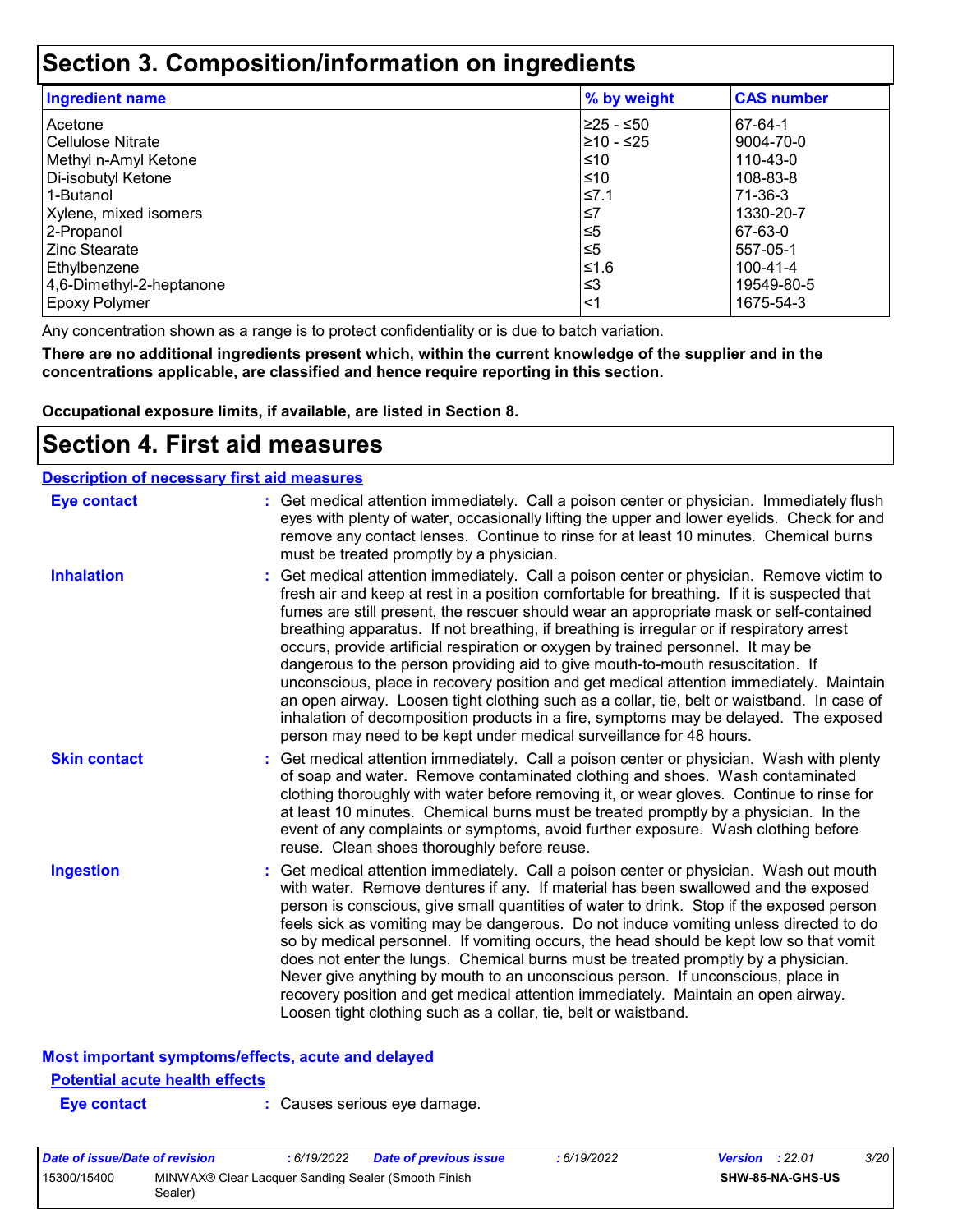## **Section 4. First aid measures**

| <b>Inhalation</b>                   | : Can cause central nervous system (CNS) depression. May cause drowsiness or<br>dizziness. May cause respiratory irritation.                                                                                                                                                                                                                                                                                    |
|-------------------------------------|-----------------------------------------------------------------------------------------------------------------------------------------------------------------------------------------------------------------------------------------------------------------------------------------------------------------------------------------------------------------------------------------------------------------|
| <b>Skin contact</b>                 | : Causes skin irritation. May cause an allergic skin reaction.                                                                                                                                                                                                                                                                                                                                                  |
| <b>Ingestion</b>                    | : Can cause central nervous system (CNS) depression.                                                                                                                                                                                                                                                                                                                                                            |
| <b>Over-exposure signs/symptoms</b> |                                                                                                                                                                                                                                                                                                                                                                                                                 |
| <b>Eye contact</b>                  | : Adverse symptoms may include the following:<br>pain<br>watering<br>redness                                                                                                                                                                                                                                                                                                                                    |
| <b>Inhalation</b>                   | : Adverse symptoms may include the following:<br>respiratory tract irritation<br>coughing<br>nausea or vomiting<br>headache<br>drowsiness/fatigue<br>dizziness/vertigo<br>unconsciousness                                                                                                                                                                                                                       |
| <b>Skin contact</b>                 | : Adverse symptoms may include the following:<br>pain or irritation<br>redness<br>blistering may occur                                                                                                                                                                                                                                                                                                          |
| <b>Ingestion</b>                    | : Adverse symptoms may include the following:<br>stomach pains                                                                                                                                                                                                                                                                                                                                                  |
|                                     | Indication of immediate medical attention and special treatment needed, if necessary                                                                                                                                                                                                                                                                                                                            |
| <b>Notes to physician</b>           | : In case of inhalation of decomposition products in a fire, symptoms may be delayed.<br>The exposed person may need to be kept under medical surveillance for 48 hours.                                                                                                                                                                                                                                        |
| <b>Specific treatments</b>          | : No specific treatment.                                                                                                                                                                                                                                                                                                                                                                                        |
| <b>Protection of first-aiders</b>   | : No action shall be taken involving any personal risk or without suitable training. If it is<br>suspected that fumes are still present, the rescuer should wear an appropriate mask or<br>self-contained breathing apparatus. It may be dangerous to the person providing aid to<br>give mouth-to-mouth resuscitation. Wash contaminated clothing thoroughly with water<br>before removing it, or wear gloves. |

**See toxicological information (Section 11)**

Sealer)

## **Section 5. Fire-fighting measures**

| <b>Extinguishing media</b>                           |                                                                                                                                                                                                                                                                                                                                                                                                                                 |  |  |  |  |  |
|------------------------------------------------------|---------------------------------------------------------------------------------------------------------------------------------------------------------------------------------------------------------------------------------------------------------------------------------------------------------------------------------------------------------------------------------------------------------------------------------|--|--|--|--|--|
| <b>Suitable extinguishing</b><br>media               | : Use dry chemical, $CO2$ , water spray (fog) or foam.                                                                                                                                                                                                                                                                                                                                                                          |  |  |  |  |  |
| <b>Unsuitable extinguishing</b><br>media             | : Do not use water jet.                                                                                                                                                                                                                                                                                                                                                                                                         |  |  |  |  |  |
| <b>Specific hazards arising</b><br>from the chemical | : Highly flammable liquid and vapor. Runoff to sewer may create fire or explosion hazard.<br>In a fire or if heated, a pressure increase will occur and the container may burst, with the<br>risk of a subsequent explosion. The vapor/gas is heavier than air and will spread along<br>the ground. Vapors may accumulate in low or confined areas or travel a considerable<br>distance to a source of ignition and flash back. |  |  |  |  |  |
| <b>Hazardous thermal</b><br>decomposition products   | : Decomposition products may include the following materials:<br>carbon dioxide<br>carbon monoxide<br>nitrogen oxides<br>metal oxide/oxides                                                                                                                                                                                                                                                                                     |  |  |  |  |  |
| Date of issue/Date of revision                       | 4/20<br>:6/19/2022<br><b>Date of previous issue</b><br>: 6/19/2022<br><b>Version : 22.01</b>                                                                                                                                                                                                                                                                                                                                    |  |  |  |  |  |
| 15300/15400                                          | MINWAX® Clear Lacquer Sanding Sealer (Smooth Finish<br>SHW-85-NA-GHS-US                                                                                                                                                                                                                                                                                                                                                         |  |  |  |  |  |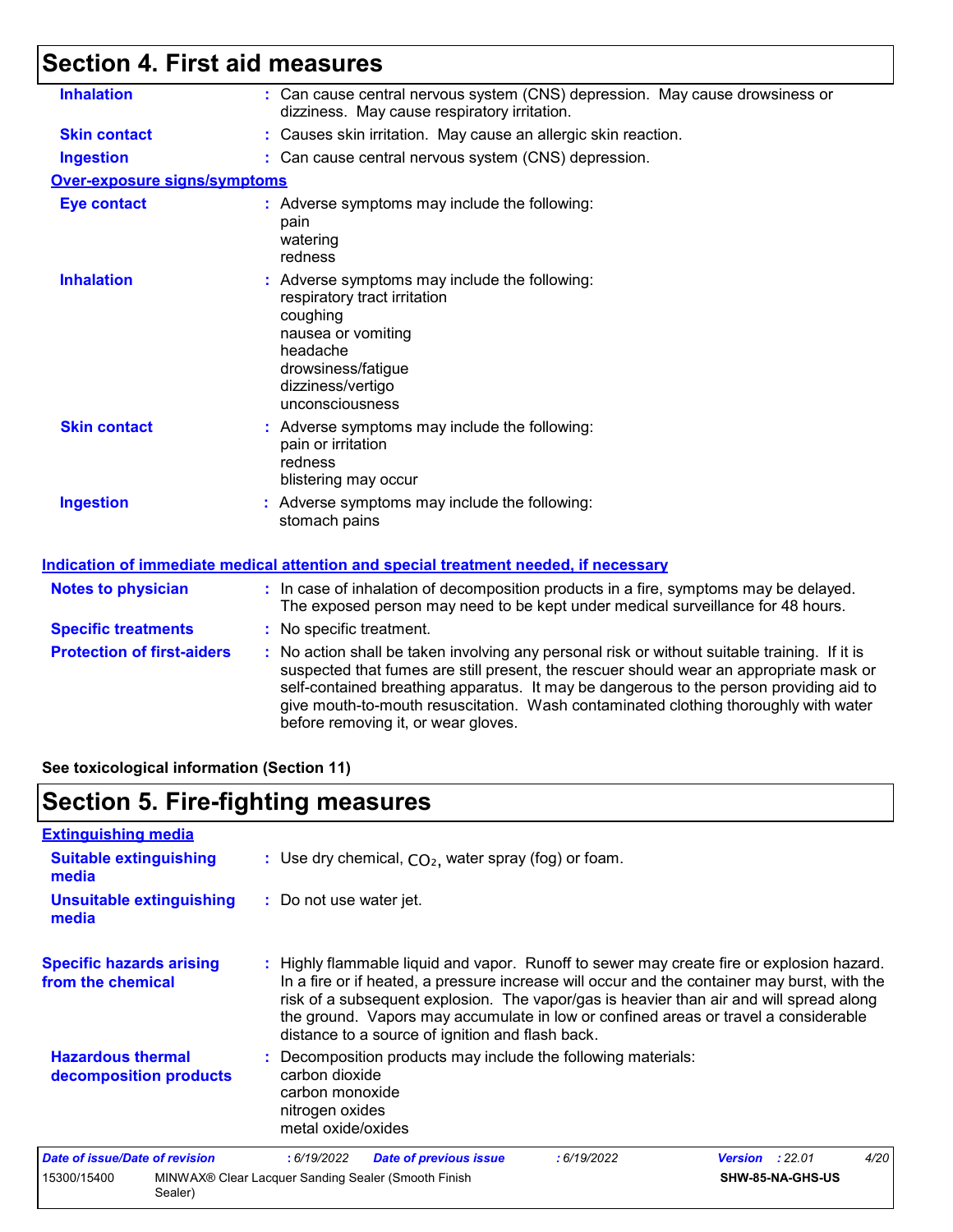### **Section 5. Fire-fighting measures**

| <b>Special protective actions</b><br>for fire-fighters   |  | : Promptly isolate the scene by removing all persons from the vicinity of the incident if<br>there is a fire. No action shall be taken involving any personal risk or without suitable<br>training. Move containers from fire area if this can be done without risk. Use water<br>spray to keep fire-exposed containers cool. |
|----------------------------------------------------------|--|-------------------------------------------------------------------------------------------------------------------------------------------------------------------------------------------------------------------------------------------------------------------------------------------------------------------------------|
| <b>Special protective</b><br>equipment for fire-fighters |  | : Fire-fighters should wear appropriate protective equipment and self-contained breathing<br>apparatus (SCBA) with a full face-piece operated in positive pressure mode.                                                                                                                                                      |

### **Section 6. Accidental release measures**

| <b>Personal precautions, protective equipment and emergency procedures</b>                                      |  |  |
|-----------------------------------------------------------------------------------------------------------------|--|--|
|                                                                                                                 |  |  |
| the contract of the contract of the contract of the contract of the contract of the contract of the contract of |  |  |

| For non-emergency<br>personnel                               |    | : No action shall be taken involving any personal risk or without suitable training.<br>Evacuate surrounding areas. Keep unnecessary and unprotected personnel from<br>entering. Do not touch or walk through spilled material. Shut off all ignition sources.<br>No flares, smoking or flames in hazard area. Do not breathe vapor or mist. Provide<br>adequate ventilation. Wear appropriate respirator when ventilation is inadequate. Put<br>on appropriate personal protective equipment. |
|--------------------------------------------------------------|----|------------------------------------------------------------------------------------------------------------------------------------------------------------------------------------------------------------------------------------------------------------------------------------------------------------------------------------------------------------------------------------------------------------------------------------------------------------------------------------------------|
| For emergency responders                                     | п. | If specialized clothing is required to deal with the spillage, take note of any information in<br>Section 8 on suitable and unsuitable materials. See also the information in "For non-<br>emergency personnel".                                                                                                                                                                                                                                                                               |
| <b>Environmental precautions</b>                             |    | : Avoid dispersal of spilled material and runoff and contact with soil, waterways, drains<br>and sewers. Inform the relevant authorities if the product has caused environmental<br>pollution (sewers, waterways, soil or air).                                                                                                                                                                                                                                                                |
| <b>Methods and materials for containment and cleaning up</b> |    |                                                                                                                                                                                                                                                                                                                                                                                                                                                                                                |
| <b>Small spill</b>                                           |    | : Stop leak if without risk. Move containers from spill area. Use spark-proof tools and<br>explosion-proof equipment. Dilute with water and mop up if water-soluble. Alternatively,<br>or if water-insoluble, absorb with an inert dry material and place in an appropriate waste<br>disposal container. Dispose of via a licensed waste disposal contractor.                                                                                                                                  |
| <b>Large spill</b>                                           |    | . Stop leak if without risk Move containers from spill area Lise spark-proof tools and                                                                                                                                                                                                                                                                                                                                                                                                         |

Stop leak if without risk. Move containers from spill area. Use spark-proof tools and explosion-proof equipment. Approach release from upwind. Prevent entry into sewers, water courses, basements or confined areas. Wash spillages into an effluent treatment plant or proceed as follows. Contain and collect spillage with non-combustible, absorbent material e.g. sand, earth, vermiculite or diatomaceous earth and place in container for disposal according to local regulations (see Section 13). Dispose of via a licensed waste disposal contractor. Contaminated absorbent material may pose the same hazard as the spilled product. Note: see Section 1 for emergency contact information and Section 13 for waste disposal. **Large spill :**

### **Section 7. Handling and storage**

#### **Precautions for safe handling**

| <b>Protective measures</b> | : Put on appropriate personal protective equipment (see Section 8). Persons with a<br>history of skin sensitization problems should not be employed in any process in which<br>this product is used. Avoid exposure - obtain special instructions before use. Do not<br>handle until all safety precautions have been read and understood. Do not get in eyes<br>or on skin or clothing. Do not breathe vapor or mist. Do not ingest. Use only with<br>adequate ventilation. Wear appropriate respirator when ventilation is inadequate. Do<br>not enter storage areas and confined spaces unless adequately ventilated. Keep in the<br>original container or an approved alternative made from a compatible material, kept<br>tightly closed when not in use. Store and use away from heat, sparks, open flame or<br>any other ignition source. Use explosion-proof electrical (ventilating, lighting and<br>material handling) equipment. Use only non-sparking tools. Take precautionary<br>measures against electrostatic discharges. Empty containers retain product residue |
|----------------------------|-----------------------------------------------------------------------------------------------------------------------------------------------------------------------------------------------------------------------------------------------------------------------------------------------------------------------------------------------------------------------------------------------------------------------------------------------------------------------------------------------------------------------------------------------------------------------------------------------------------------------------------------------------------------------------------------------------------------------------------------------------------------------------------------------------------------------------------------------------------------------------------------------------------------------------------------------------------------------------------------------------------------------------------------------------------------------------------|
|                            | and can be hazardous. Do not reuse container.                                                                                                                                                                                                                                                                                                                                                                                                                                                                                                                                                                                                                                                                                                                                                                                                                                                                                                                                                                                                                                     |

| Date of issue/Date of revision |                                                                 | 6/19/2022 | <b>Date of previous issue</b> | : 6/19/2022 | <b>Version</b> : 22.01 |                         | 5/20 |
|--------------------------------|-----------------------------------------------------------------|-----------|-------------------------------|-------------|------------------------|-------------------------|------|
| 15300/15400                    | MINWAX® Clear Lacquer Sanding Sealer (Smooth Finish<br>Sealer). |           |                               |             |                        | <b>SHW-85-NA-GHS-US</b> |      |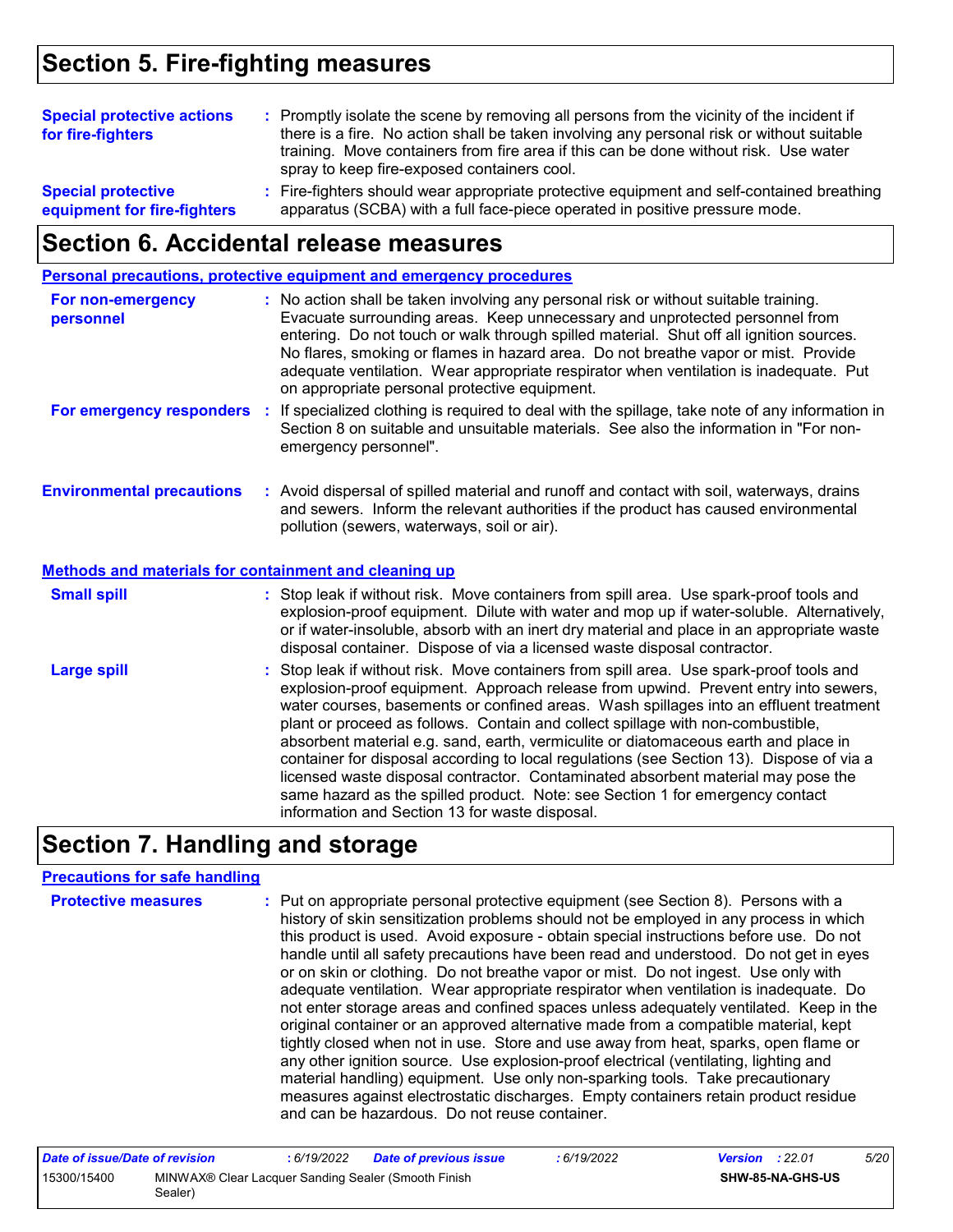## **Section 7. Handling and storage**

| <b>Advice on general</b><br>occupational hygiene                                 | : Eating, drinking and smoking should be prohibited in areas where this material is<br>handled, stored and processed. Workers should wash hands and face before eating,<br>drinking and smoking. Remove contaminated clothing and protective equipment before<br>entering eating areas. See also Section 8 for additional information on hygiene<br>measures.                                                                                                                                                                                                                                                                                                                                                      |
|----------------------------------------------------------------------------------|--------------------------------------------------------------------------------------------------------------------------------------------------------------------------------------------------------------------------------------------------------------------------------------------------------------------------------------------------------------------------------------------------------------------------------------------------------------------------------------------------------------------------------------------------------------------------------------------------------------------------------------------------------------------------------------------------------------------|
| <b>Conditions for safe storage,</b><br>including any<br><b>incompatibilities</b> | : Store in accordance with local regulations. Store in a segregated and approved area.<br>Store in original container protected from direct sunlight in a dry, cool and well-ventilated<br>area, away from incompatible materials (see Section 10) and food and drink. Store<br>locked up. Eliminate all ignition sources. Separate from oxidizing materials. Keep<br>container tightly closed and sealed until ready for use. Containers that have been<br>opened must be carefully resealed and kept upright to prevent leakage. Do not store in<br>unlabeled containers. Use appropriate containment to avoid environmental<br>contamination. See Section 10 for incompatible materials before handling or use. |

### **Section 8. Exposure controls/personal protection**

#### **Control parameters**

**Occupational exposure limits (OSHA United States)**

| <b>Ingredient name</b>                                                                                              | CAS#                          | <b>Exposure limits</b>                                                                                                                                                                                                                                                                                                   |
|---------------------------------------------------------------------------------------------------------------------|-------------------------------|--------------------------------------------------------------------------------------------------------------------------------------------------------------------------------------------------------------------------------------------------------------------------------------------------------------------------|
| Acetone                                                                                                             | 67-64-1                       | ACGIH TLV (United States, 1/2021).<br>TWA: 250 ppm 8 hours.<br>STEL: 500 ppm 15 minutes.<br>NIOSH REL (United States, 10/2020).<br>TWA: 250 ppm 10 hours.<br>TWA: 590 mg/m <sup>3</sup> 10 hours.<br>OSHA PEL (United States, 5/2018).<br>TWA: 1000 ppm 8 hours.<br>TWA: 2400 mg/m <sup>3</sup> 8 hours.                 |
| Cellulose Nitrate<br>Methyl n-Amyl Ketone                                                                           | 9004-70-0<br>110-43-0         | None.<br>ACGIH TLV (United States, 1/2021).<br>TWA: 50 ppm 8 hours.<br>TWA: 233 mg/m <sup>3</sup> 8 hours.<br>NIOSH REL (United States, 10/2020).<br>TWA: 100 ppm 10 hours.<br>TWA: 465 mg/m <sup>3</sup> 10 hours.<br>OSHA PEL (United States, 5/2018).<br>TWA: 100 ppm 8 hours.<br>TWA: 465 mg/m <sup>3</sup> 8 hours. |
| Di-isobutyl Ketone                                                                                                  | 108-83-8                      | ACGIH TLV (United States, 1/2021).<br>TWA: 25 ppm 8 hours.<br>TWA: 145 mg/m <sup>3</sup> 8 hours.<br>NIOSH REL (United States, 10/2020).<br>TWA: 25 ppm 10 hours.<br>TWA: 150 mg/m <sup>3</sup> 10 hours.<br>OSHA PEL (United States, 5/2018).<br>TWA: 50 ppm 8 hours.<br>TWA: 290 mg/m <sup>3</sup> 8 hours.            |
| 1-Butanol                                                                                                           | $71-36-3$                     | ACGIH TLV (United States, 1/2021).<br>TWA: 20 ppm 8 hours.<br>NIOSH REL (United States, 10/2020).<br>Absorbed through skin.<br>CEIL: 50 ppm<br>CEIL: 150 mg/m <sup>3</sup><br>OSHA PEL (United States, 5/2018).<br>TWA: 100 ppm 8 hours.                                                                                 |
| Date of issue/Date of revision<br>: 6/19/2022<br>15300/15400<br>MINWAX® Clear Lacquer Sanding Sealer (Smooth Finish | <b>Date of previous issue</b> | 6/20<br>: 6/19/2022<br><b>Version</b> : 22.01<br>SHW-85-NA-GHS-US                                                                                                                                                                                                                                                        |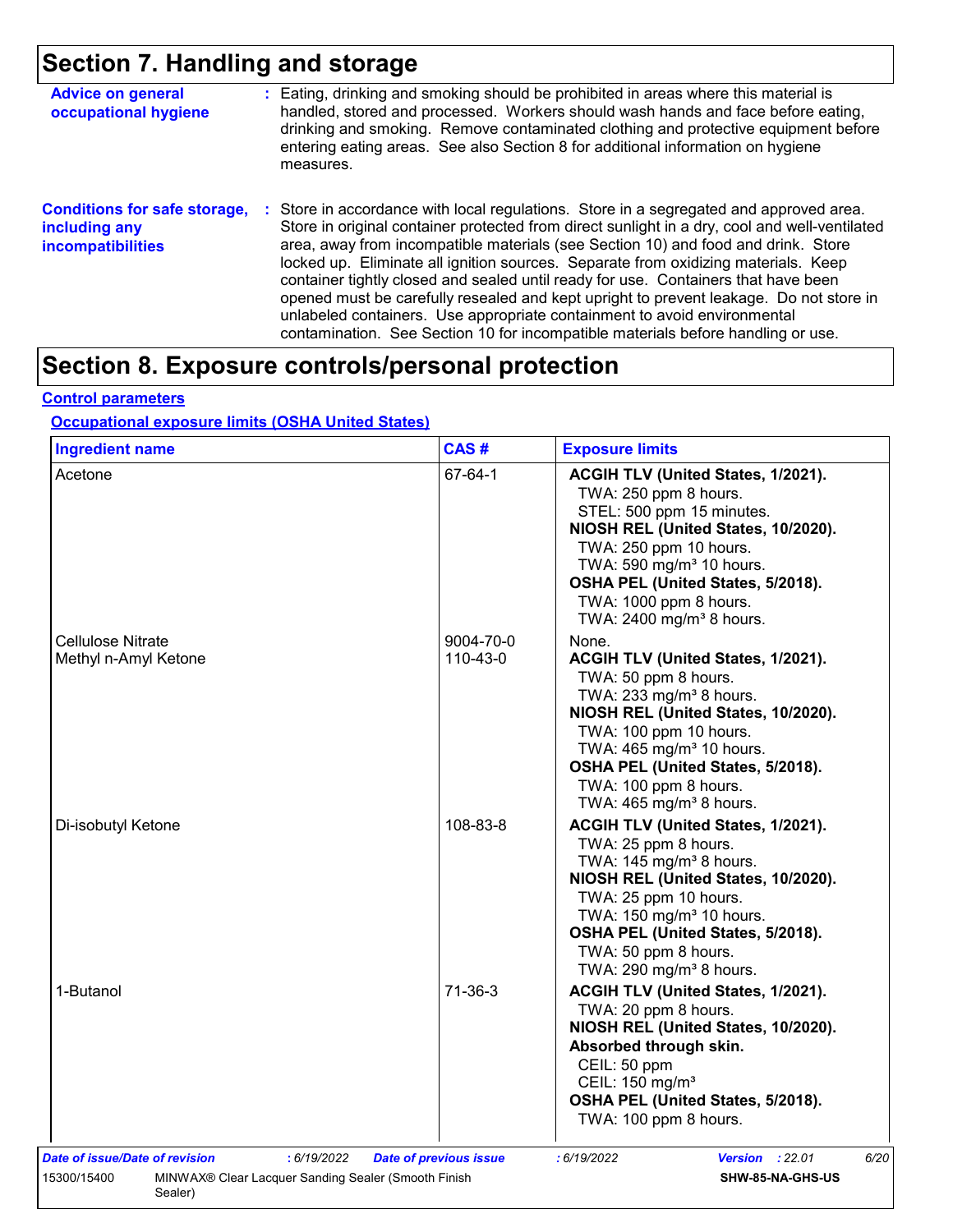|                                                  |                         | TWA: $300 \text{ mg/m}^3$ 8 hours.                                                                                                                                                                                                                                                                                                                                                                                                                                                                |
|--------------------------------------------------|-------------------------|---------------------------------------------------------------------------------------------------------------------------------------------------------------------------------------------------------------------------------------------------------------------------------------------------------------------------------------------------------------------------------------------------------------------------------------------------------------------------------------------------|
| Xylene, mixed isomers                            | 1330-20-7               | ACGIH TLV (United States, 1/2021).                                                                                                                                                                                                                                                                                                                                                                                                                                                                |
|                                                  |                         | TWA: 100 ppm 8 hours.<br>TWA: $434$ mg/m <sup>3</sup> 8 hours.<br>STEL: 150 ppm 15 minutes.<br>STEL: 651 mg/m <sup>3</sup> 15 minutes.<br>OSHA PEL (United States, 5/2018).<br>TWA: 100 ppm 8 hours.<br>TWA: $435 \text{ mg/m}^3$ 8 hours.                                                                                                                                                                                                                                                        |
| 2-Propanol                                       | 67-63-0                 | ACGIH TLV (United States, 1/2021).                                                                                                                                                                                                                                                                                                                                                                                                                                                                |
|                                                  |                         | TWA: 200 ppm 8 hours.<br>STEL: 400 ppm 15 minutes.<br>NIOSH REL (United States, 10/2020).<br>TWA: 400 ppm 10 hours.<br>TWA: 980 mg/m <sup>3</sup> 10 hours.<br>STEL: 500 ppm 15 minutes.<br>STEL: 1225 mg/m <sup>3</sup> 15 minutes.<br>OSHA PEL (United States, 5/2018).<br>TWA: 400 ppm 8 hours.<br>TWA: 980 mg/m <sup>3</sup> 8 hours.                                                                                                                                                         |
| <b>Zinc Stearate</b>                             | 557-05-1                | ACGIH TLV (United States, 1/2021).<br>TWA: 10 mg/m <sup>3</sup> 8 hours. Form: Inhalable<br>fraction<br>TWA: 3 mg/m <sup>3</sup> 8 hours. Form: Respirable<br>fraction<br>NIOSH REL (United States, 10/2020).<br>TWA: 5 mg/m <sup>3</sup> 10 hours. Form: Respirable<br>fraction<br>TWA: 10 mg/m <sup>3</sup> 10 hours. Form: Total<br>OSHA PEL (United States, 5/2018).<br>TWA: 5 mg/m <sup>3</sup> 8 hours. Form: Respirable<br>fraction<br>TWA: 15 mg/m <sup>3</sup> 8 hours. Form: Total dust |
| Ethylbenzene                                     | 100-41-4                | ACGIH TLV (United States, 1/2021).<br>TWA: 20 ppm 8 hours.<br>NIOSH REL (United States, 10/2020).<br>TWA: 100 ppm 10 hours.<br>TWA: 435 mg/m <sup>3</sup> 10 hours.<br>STEL: 125 ppm 15 minutes.<br>STEL: 545 mg/m <sup>3</sup> 15 minutes.<br>OSHA PEL (United States, 5/2018).<br>TWA: 100 ppm 8 hours.<br>TWA: 435 mg/m <sup>3</sup> 8 hours.                                                                                                                                                  |
| 4,6-Dimethyl-2-heptanone<br><b>Epoxy Polymer</b> | 19549-80-5<br>1675-54-3 | None.<br>None.                                                                                                                                                                                                                                                                                                                                                                                                                                                                                    |

#### **Occupational exposure limits (Canada)**

| <b>Ingredient name</b>         |         |            | CAS#                                                | <b>Exposure limits</b>                                           |                                                                                                                                                                                                                              |      |
|--------------------------------|---------|------------|-----------------------------------------------------|------------------------------------------------------------------|------------------------------------------------------------------------------------------------------------------------------------------------------------------------------------------------------------------------------|------|
| acetone                        |         |            | 67-64-1                                             | 8 hrs OEL: 500 ppm 8 hours.<br>6/2021).<br>TWA: 250 ppm 8 hours. | CA Alberta Provincial (Canada, 6/2018).<br>8 hrs OEL: 1200 mg/m <sup>3</sup> 8 hours.<br>15 min OEL: 1800 mg/m <sup>3</sup> 15 minutes.<br>15 min OEL: 750 ppm 15 minutes.<br><b>CA British Columbia Provincial (Canada,</b> |      |
| Date of issue/Date of revision |         | :6/19/2022 | <b>Date of previous issue</b>                       | :6/19/2022                                                       | <b>Version</b> : $22.01$                                                                                                                                                                                                     | 7/20 |
| 15300/15400                    | Sealer) |            | MINWAX® Clear Lacquer Sanding Sealer (Smooth Finish |                                                                  | SHW-85-NA-GHS-US                                                                                                                                                                                                             |      |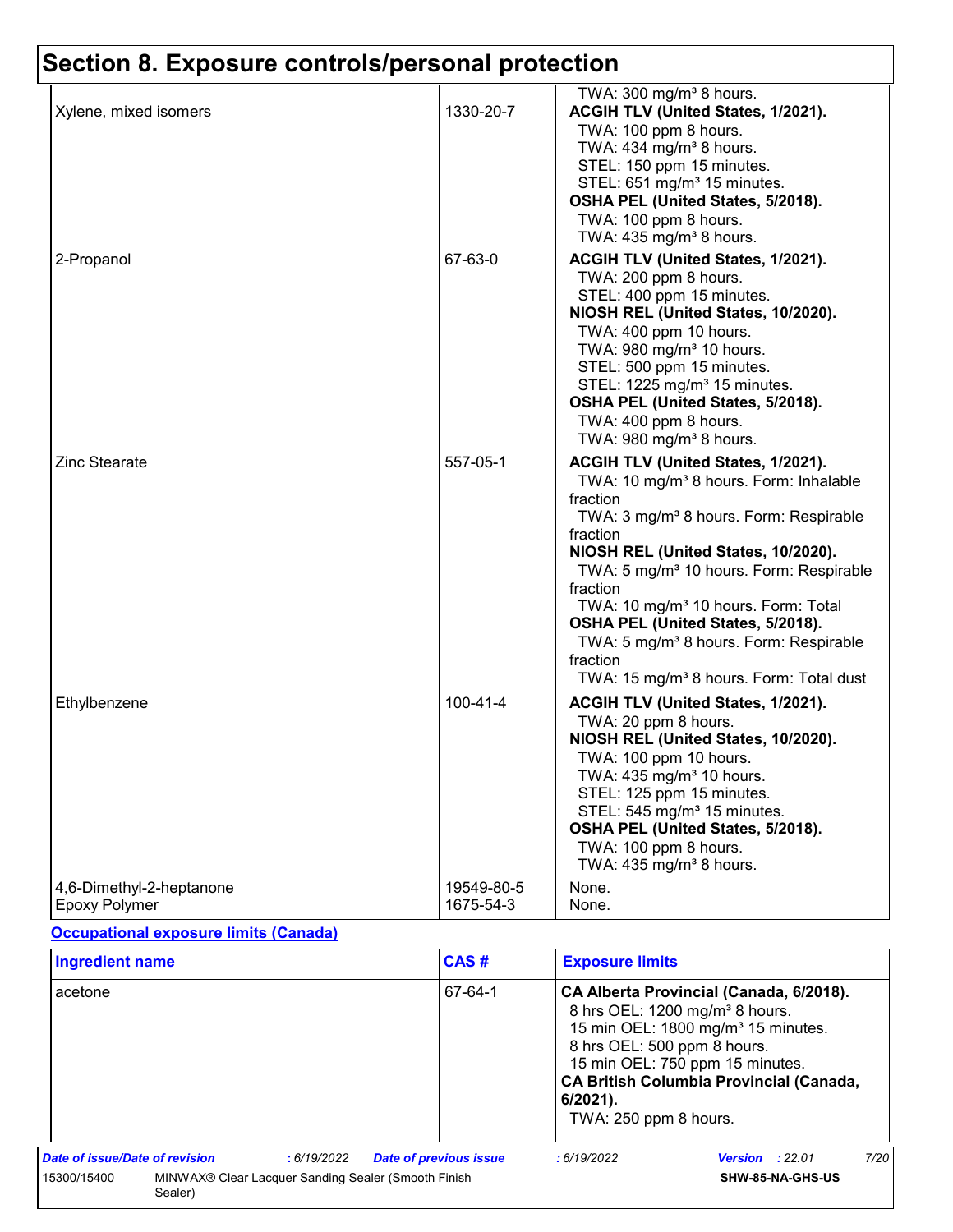|                      |           | STEL: 500 ppm 15 minutes.<br>CA Ontario Provincial (Canada, 6/2019).<br>TWA: 250 ppm 8 hours.<br>STEL: 500 ppm 15 minutes.<br>CA Quebec Provincial (Canada, 6/2021).<br>TWAEV: 500 ppm 8 hours.<br>TWAEV: 1190 mg/m <sup>3</sup> 8 hours.<br>STEV: 1000 ppm 15 minutes.<br>STEV: 2380 mg/m <sup>3</sup> 15 minutes.<br><b>CA Saskatchewan Provincial (Canada,</b><br>7/2013).<br>STEL: 750 ppm 15 minutes.<br>TWA: 500 ppm 8 hours.                                                                                                           |
|----------------------|-----------|-----------------------------------------------------------------------------------------------------------------------------------------------------------------------------------------------------------------------------------------------------------------------------------------------------------------------------------------------------------------------------------------------------------------------------------------------------------------------------------------------------------------------------------------------|
| Methyl n-amyl ketone | 110-43-0  | CA Alberta Provincial (Canada, 6/2018).<br>8 hrs OEL: 233 mg/m <sup>3</sup> 8 hours.<br>8 hrs OEL: 50 ppm 8 hours.<br><b>CA British Columbia Provincial (Canada,</b><br>6/2021).<br>TWA: 50 ppm 8 hours.<br>CA Ontario Provincial (Canada, 6/2019).<br>TWA: 25 ppm 8 hours.<br>TWA: 115 mg/m <sup>3</sup> 8 hours.<br>CA Quebec Provincial (Canada, 6/2021).<br>TWAEV: 50 ppm 8 hours.<br>TWAEV: 233 mg/m <sup>3</sup> 8 hours.<br><b>CA Saskatchewan Provincial (Canada,</b><br>7/2013).<br>STEL: 60 ppm 15 minutes.<br>TWA: 50 ppm 8 hours. |
| Diisobutyl ketone    | 108-83-8  | CA Alberta Provincial (Canada, 6/2018).<br>8 hrs OEL: 25 ppm 8 hours.<br>8 hrs OEL: 145 mg/m <sup>3</sup> 8 hours.<br><b>CA British Columbia Provincial (Canada,</b><br>$6/2021$ ).<br>TWA: 25 ppm 8 hours.<br>CA Ontario Provincial (Canada, 6/2019).<br>TWA: 25 ppm 8 hours.<br>CA Quebec Provincial (Canada, 6/2021).<br>TWAEV: 25 ppm 8 hours.<br>TWAEV: 145 mg/m <sup>3</sup> 8 hours.<br><b>CA Saskatchewan Provincial (Canada,</b><br>7/2013).<br>STEL: 30 ppm 15 minutes.<br>TWA: 25 ppm 8 hours.                                     |
| Normal butyl alcohol | $71-36-3$ | CA Alberta Provincial (Canada, 6/2018).<br>8 hrs OEL: 60 mg/m <sup>3</sup> 8 hours.<br>8 hrs OEL: 20 ppm 8 hours.<br><b>CA British Columbia Provincial (Canada,</b><br>$6/2021$ ).<br>TWA: 15 ppm 8 hours.<br>$C: 30$ ppm<br>CA Ontario Provincial (Canada, 6/2019).<br>TWA: 20 ppm 8 hours.<br>CA Quebec Provincial (Canada, 6/2021).<br>Absorbed through skin.<br>STEV: 50 ppm 15 minutes.<br>STEV: 152 mg/m <sup>3</sup> 15 minutes.                                                                                                       |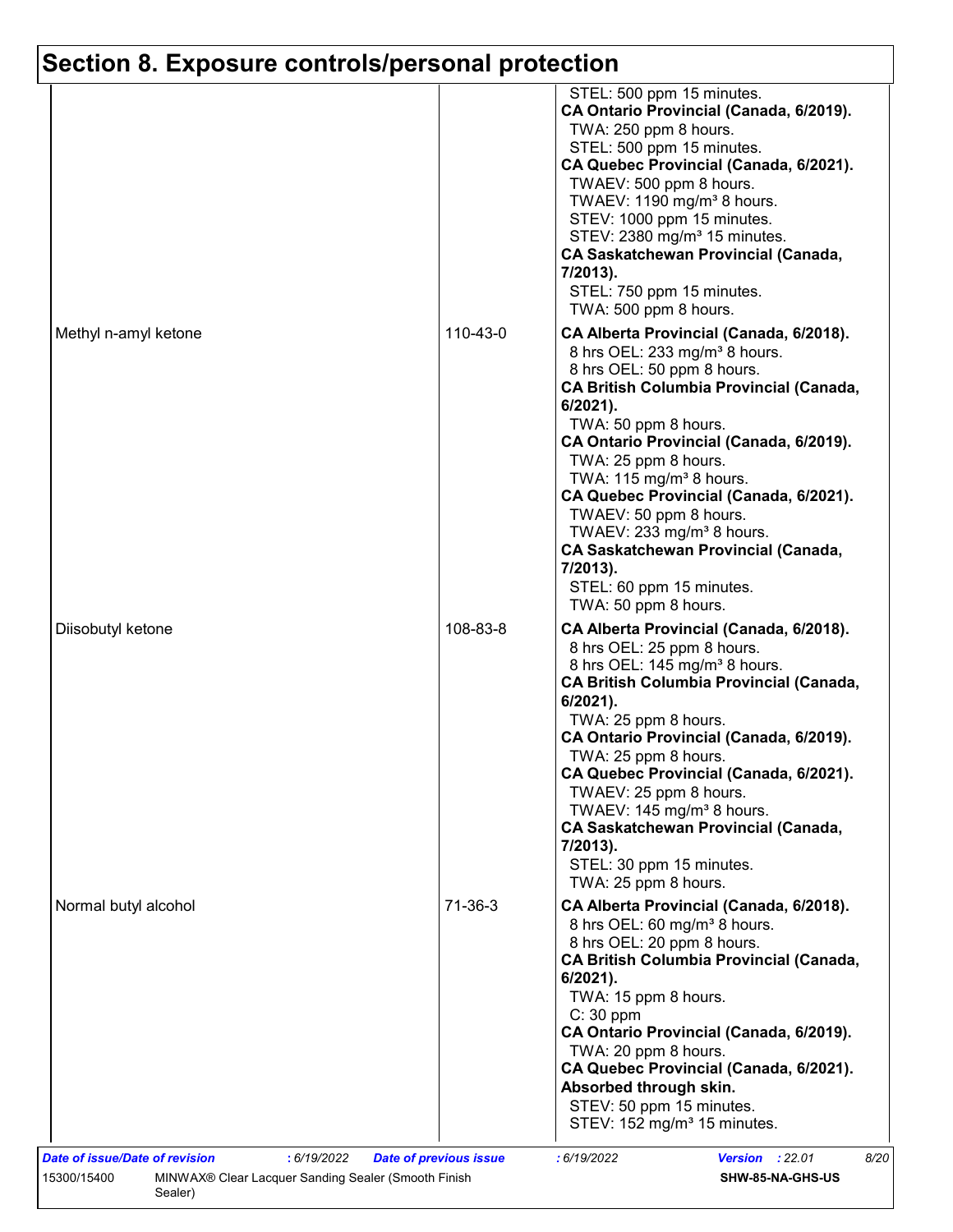| Xylene            | 1330-20-7      | <b>CA Saskatchewan Provincial (Canada,</b><br>7/2013).<br>STEL: 30 ppm 15 minutes.<br>TWA: 20 ppm 8 hours.<br>CA Alberta Provincial (Canada, 6/2018).<br>8 hrs OEL: 100 ppm 8 hours.<br>15 min OEL: 651 mg/m <sup>3</sup> 15 minutes.<br>15 min OEL: 150 ppm 15 minutes.<br>8 hrs OEL: 434 mg/m <sup>3</sup> 8 hours.<br><b>CA British Columbia Provincial (Canada,</b><br>$6/2021$ ).<br>TWA: 100 ppm 8 hours.<br>STEL: 150 ppm 15 minutes.<br>CA Quebec Provincial (Canada, 6/2021).<br>TWAEV: 100 ppm 8 hours.<br>TWAEV: 434 mg/m <sup>3</sup> 8 hours.<br>STEV: 150 ppm 15 minutes.<br>STEV: 651 mg/m <sup>3</sup> 15 minutes.<br>CA Ontario Provincial (Canada, 6/2019).<br>STEL: 150 ppm 15 minutes.<br>TWA: 100 ppm 8 hours.<br><b>CA Saskatchewan Provincial (Canada,</b><br>7/2013). |
|-------------------|----------------|-----------------------------------------------------------------------------------------------------------------------------------------------------------------------------------------------------------------------------------------------------------------------------------------------------------------------------------------------------------------------------------------------------------------------------------------------------------------------------------------------------------------------------------------------------------------------------------------------------------------------------------------------------------------------------------------------------------------------------------------------------------------------------------------------|
|                   |                | STEL: 150 ppm 15 minutes.                                                                                                                                                                                                                                                                                                                                                                                                                                                                                                                                                                                                                                                                                                                                                                     |
| Isopropyl alcohol | 67-63-0        | TWA: 100 ppm 8 hours.<br>CA Alberta Provincial (Canada, 6/2018).<br>15 min OEL: 984 mg/m <sup>3</sup> 15 minutes.<br>8 hrs OEL: 200 ppm 8 hours.<br>15 min OEL: 400 ppm 15 minutes.<br>8 hrs OEL: 492 mg/m <sup>3</sup> 8 hours.<br><b>CA British Columbia Provincial (Canada,</b><br>6/2021).<br>TWA: 200 ppm 8 hours.<br>STEL: 400 ppm 15 minutes.<br>CA Ontario Provincial (Canada, 6/2019).<br>TWA: 200 ppm 8 hours.<br>STEL: 400 ppm 15 minutes.<br>CA Quebec Provincial (Canada, 6/2021).<br>TWAEV: 400 ppm 8 hours.<br>TWAEV: 983 mg/m <sup>3</sup> 8 hours.<br>STEV: 500 ppm 15 minutes.<br>STEV: 1230 mg/m <sup>3</sup> 15 minutes.<br><b>CA Saskatchewan Provincial (Canada,</b><br>7/2013).<br>STEL: 400 ppm 15 minutes.<br>TWA: 200 ppm 8 hours.                                  |
| Ethylbenzene      | $100 - 41 - 4$ | CA Alberta Provincial (Canada, 6/2018).<br>8 hrs OEL: 100 ppm 8 hours.<br>8 hrs OEL: 434 mg/m <sup>3</sup> 8 hours.<br>15 min OEL: 543 mg/m <sup>3</sup> 15 minutes.<br>15 min OEL: 125 ppm 15 minutes.<br><b>CA British Columbia Provincial (Canada,</b><br>$6/2021$ ).<br>TWA: 20 ppm 8 hours.<br>CA Ontario Provincial (Canada, 6/2019).<br>TWA: 20 ppm 8 hours.<br>CA Quebec Provincial (Canada, 6/2021).                                                                                                                                                                                                                                                                                                                                                                                 |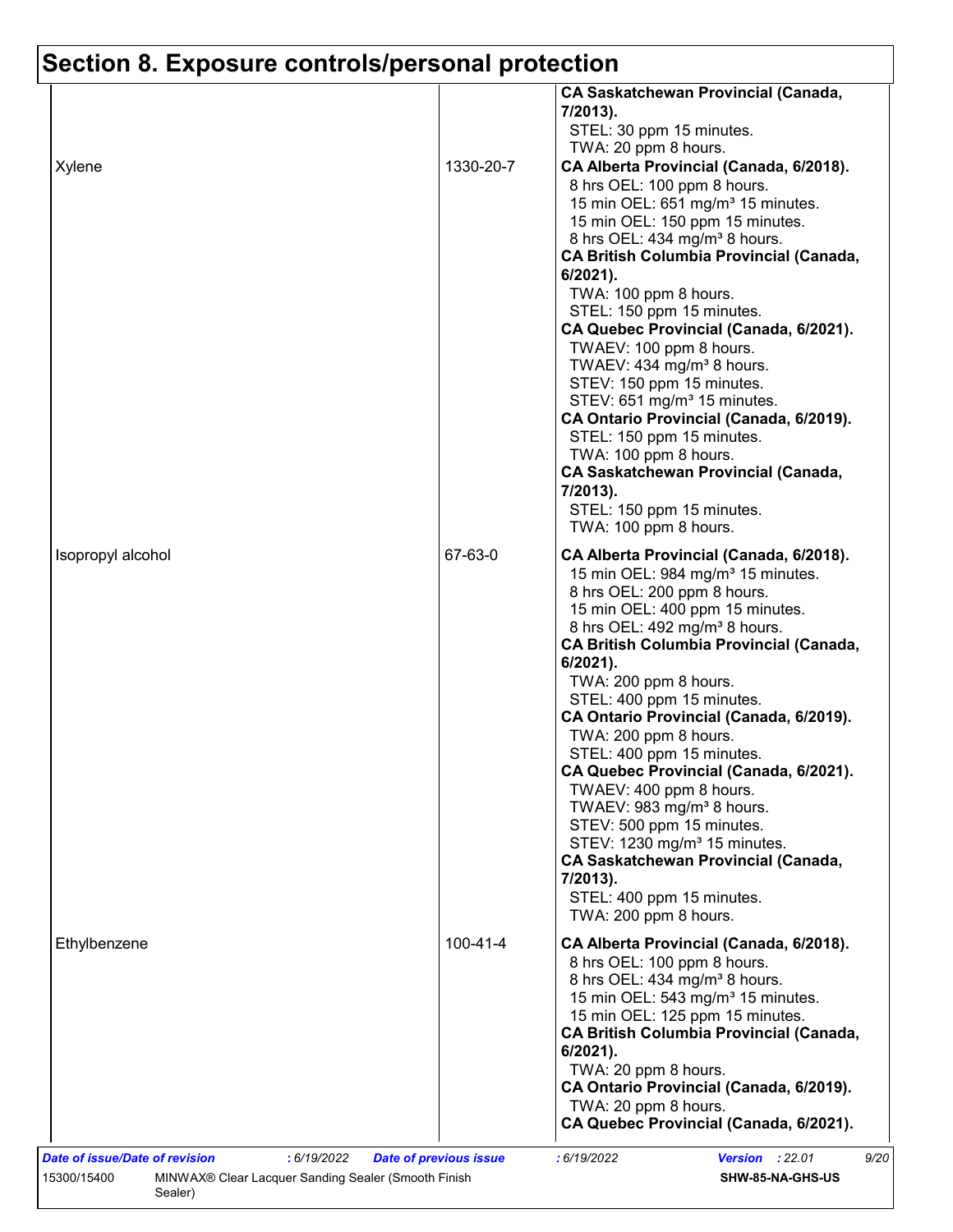|  | TWAEV: 20 ppm 8 hours.<br><b>CA Saskatchewan Provincial (Canada,</b><br>7/2013).<br>STEL: 125 ppm 15 minutes.<br>TWA: 100 ppm 8 hours. |
|--|----------------------------------------------------------------------------------------------------------------------------------------|
|--|----------------------------------------------------------------------------------------------------------------------------------------|

#### **Occupational exposure limits (Mexico)**

|                       | CAS#           | <b>Exposure limits</b>                                                                    |
|-----------------------|----------------|-------------------------------------------------------------------------------------------|
| Acetone               | 67-64-1        | NOM-010-STPS-2014 (Mexico, 4/2016).<br>TWA: 500 ppm 8 hours.<br>STEL: 750 ppm 15 minutes. |
| Methyl n-Amyl Ketone  | 110-43-0       | NOM-010-STPS-2014 (Mexico, 4/2016).<br>TWA: 50 ppm 8 hours.                               |
| Di-isobutyl Ketone    | 108-83-8       | NOM-010-STPS-2014 (Mexico, 4/2016).<br>TWA: 25 ppm 8 hours.                               |
| 1-Butanol             | 71-36-3        | NOM-010-STPS-2014 (Mexico, 4/2016).<br>Absorbed through skin.<br>TWA: 20 ppm 8 hours.     |
| Xylene, mixed isomers | 1330-20-7      | NOM-010-STPS-2014 (Mexico, 4/2016).<br>STEL: 150 ppm 15 minutes.<br>TWA: 100 ppm 8 hours. |
| 2-Propanol            | 67-63-0        | NOM-010-STPS-2014 (Mexico, 4/2016).<br>TWA: 200 ppm 8 hours.<br>STEL: 400 ppm 15 minutes. |
| Ethylbenzene          | $100 - 41 - 4$ | NOM-010-STPS-2014 (Mexico, 4/2016).<br>TWA: 20 ppm 8 hours.                               |

| <b>Appropriate engineering</b><br><b>controls</b> | : Use only with adequate ventilation. Use process enclosures, local exhaust ventilation or<br>other engineering controls to keep worker exposure to airborne contaminants below any<br>recommended or statutory limits. The engineering controls also need to keep gas,<br>vapor or dust concentrations below any lower explosive limits. Use explosion-proof<br>ventilation equipment.                                                                                     |
|---------------------------------------------------|-----------------------------------------------------------------------------------------------------------------------------------------------------------------------------------------------------------------------------------------------------------------------------------------------------------------------------------------------------------------------------------------------------------------------------------------------------------------------------|
| <b>Environmental exposure</b><br><b>controls</b>  | : Emissions from ventilation or work process equipment should be checked to ensure<br>they comply with the requirements of environmental protection legislation. In some<br>cases, fume scrubbers, filters or engineering modifications to the process equipment<br>will be necessary to reduce emissions to acceptable levels.                                                                                                                                             |
| <b>Individual protection measures</b>             |                                                                                                                                                                                                                                                                                                                                                                                                                                                                             |
| <b>Hygiene measures</b>                           | : Wash hands, forearms and face thoroughly after handling chemical products, before<br>eating, smoking and using the lavatory and at the end of the working period.<br>Appropriate techniques should be used to remove potentially contaminated clothing.<br>Contaminated work clothing should not be allowed out of the workplace. Wash<br>contaminated clothing before reusing. Ensure that eyewash stations and safety<br>showers are close to the workstation location. |
| <b>Eye/face protection</b>                        | : Safety eyewear complying with an approved standard should be used when a risk<br>assessment indicates this is necessary to avoid exposure to liquid splashes, mists,<br>gases or dusts. If contact is possible, the following protection should be worn, unless<br>the assessment indicates a higher degree of protection: chemical splash goggles and/<br>or face shield. If inhalation hazards exist, a full-face respirator may be required instead.                   |
| <b>Skin protection</b>                            |                                                                                                                                                                                                                                                                                                                                                                                                                                                                             |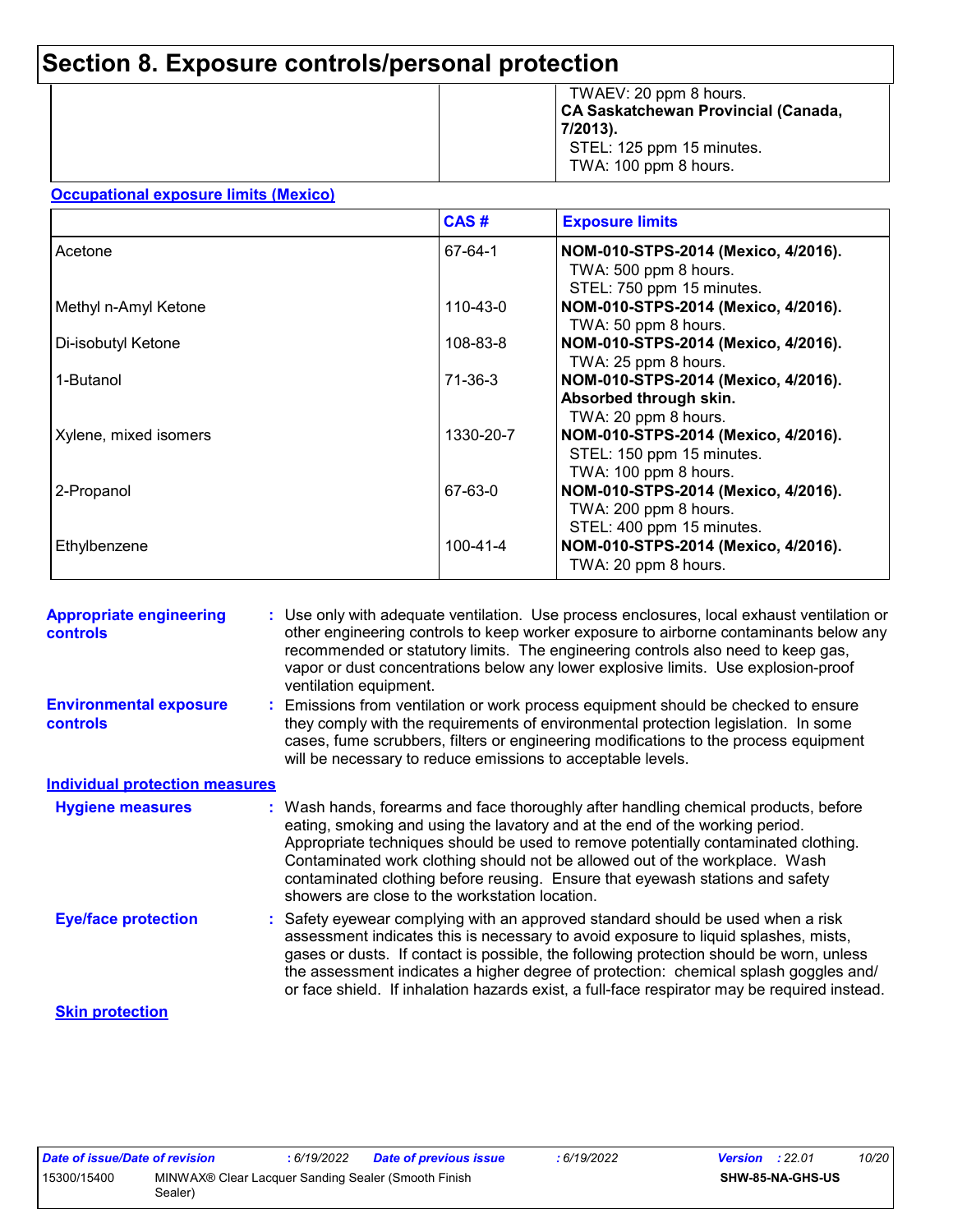| <b>Hand protection</b>        | : Chemical-resistant, impervious gloves complying with an approved standard should be<br>worn at all times when handling chemical products if a risk assessment indicates this is<br>necessary. Considering the parameters specified by the glove manufacturer, check<br>during use that the gloves are still retaining their protective properties. It should be<br>noted that the time to breakthrough for any glove material may be different for different<br>glove manufacturers. In the case of mixtures, consisting of several substances, the<br>protection time of the gloves cannot be accurately estimated. |
|-------------------------------|------------------------------------------------------------------------------------------------------------------------------------------------------------------------------------------------------------------------------------------------------------------------------------------------------------------------------------------------------------------------------------------------------------------------------------------------------------------------------------------------------------------------------------------------------------------------------------------------------------------------|
| <b>Body protection</b>        | : Personal protective equipment for the body should be selected based on the task being<br>performed and the risks involved and should be approved by a specialist before<br>handling this product. When there is a risk of ignition from static electricity, wear anti-<br>static protective clothing. For the greatest protection from static discharges, clothing<br>should include anti-static overalls, boots and gloves.                                                                                                                                                                                         |
| <b>Other skin protection</b>  | : Appropriate footwear and any additional skin protection measures should be selected<br>based on the task being performed and the risks involved and should be approved by a<br>specialist before handling this product.                                                                                                                                                                                                                                                                                                                                                                                              |
| <b>Respiratory protection</b> | : Based on the hazard and potential for exposure, select a respirator that meets the<br>appropriate standard or certification. Respirators must be used according to a<br>respiratory protection program to ensure proper fitting, training, and other important<br>aspects of use.                                                                                                                                                                                                                                                                                                                                    |

### **Section 9. Physical and chemical properties**

The conditions of measurement of all properties are at standard temperature and pressure unless otherwise indicated.

| <b>Appearance</b>                                                 |                                                                |
|-------------------------------------------------------------------|----------------------------------------------------------------|
| <b>Physical state</b>                                             | $:$ Liquid.                                                    |
| <b>Color</b>                                                      | Not available.                                                 |
| Odor                                                              | Not available.                                                 |
| <b>Odor threshold</b>                                             | Not available.                                                 |
| рH                                                                | Not applicable.                                                |
| <b>Melting point/freezing point</b>                               | : Not available.                                               |
| <b>Boiling point, initial boiling</b><br>point, and boiling range | : $55^{\circ}$ C (131 $^{\circ}$ F)                            |
| <b>Flash point</b>                                                | : Closed cup: -11°C (12.2°F) [Pensky-Martens Closed Cup]       |
| <b>Evaporation rate</b>                                           | 5.6 (butyl acetate = $1$ )                                     |
| <b>Flammability</b>                                               | Not available.                                                 |
| Lower and upper explosion<br>limit/flammability limit             | $:$ Lower: $0.8\%$<br>Upper: 12.8%                             |
| <b>Vapor pressure</b>                                             | : 24 kPa $(180 \text{ mm Hg})$                                 |
| <b>Relative vapor density</b>                                     | : $2$ [Air = 1]                                                |
| <b>Relative density</b>                                           | : 0.91                                                         |
| <b>Solubility</b>                                                 | Not available.                                                 |
| <b>Partition coefficient: n-</b><br>octanol/water                 | : Not applicable.                                              |
| <b>Auto-ignition temperature</b>                                  | $:$ Not available.                                             |
| <b>Decomposition temperature</b>                                  | : Not available.                                               |
| <b>Viscosity</b>                                                  | Kinematic (40°C (104°F)): >20.5 mm <sup>2</sup> /s (>20.5 cSt) |
| <b>Molecular weight</b>                                           | Not applicable.                                                |
| <b>Aerosol product</b>                                            |                                                                |
| <b>Heat of combustion</b>                                         | : $24.445$ kJ/g                                                |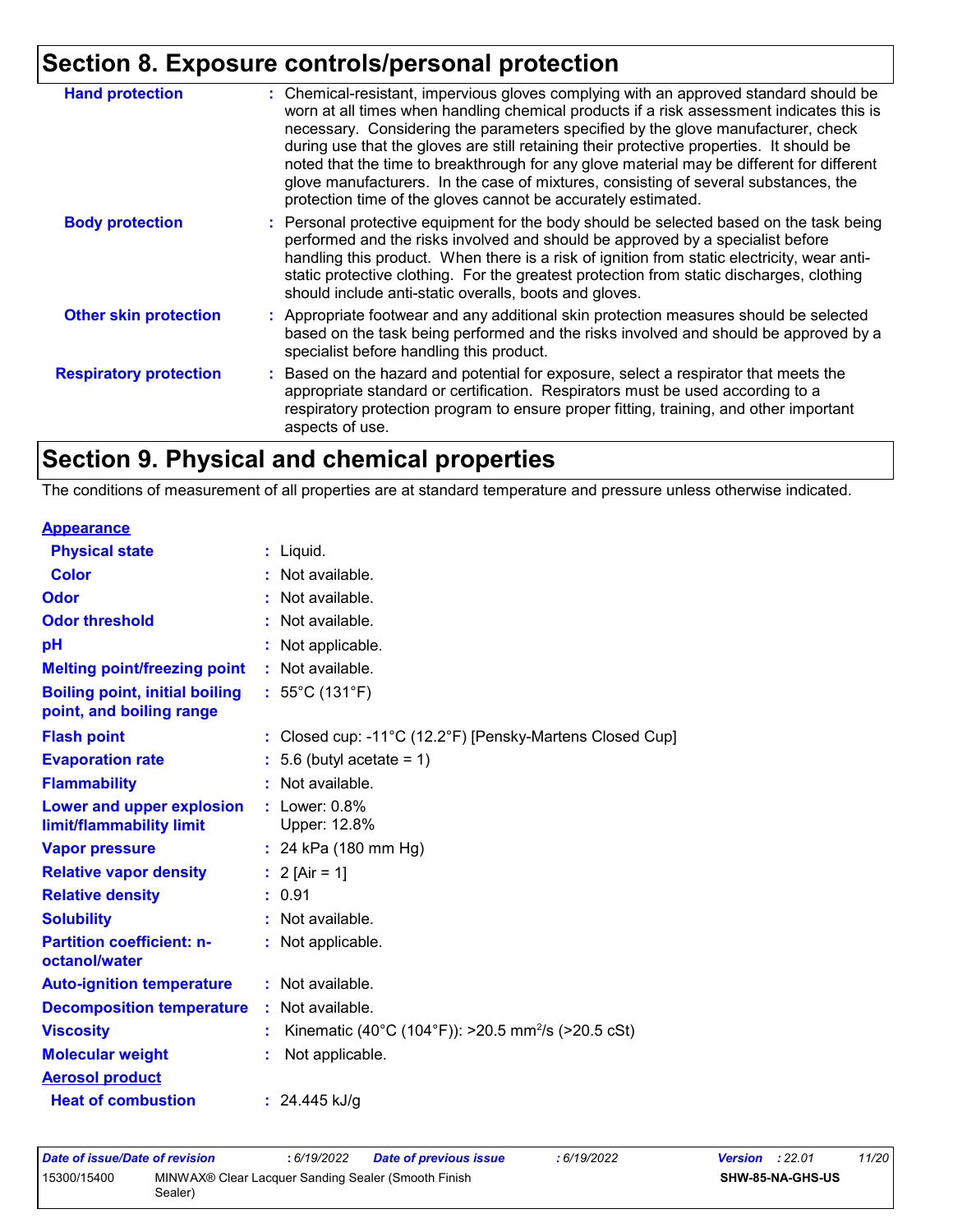### **Section 10. Stability and reactivity**

| <b>Reactivity</b>                                   | : No specific test data related to reactivity available for this product or its ingredients.                                                                                                                                               |
|-----------------------------------------------------|--------------------------------------------------------------------------------------------------------------------------------------------------------------------------------------------------------------------------------------------|
| <b>Chemical stability</b>                           | : The product is stable.                                                                                                                                                                                                                   |
| <b>Possibility of hazardous</b><br><b>reactions</b> | : Under normal conditions of storage and use, hazardous reactions will not occur.                                                                                                                                                          |
| <b>Conditions to avoid</b>                          | : Avoid all possible sources of ignition (spark or flame). Do not pressurize, cut, weld,<br>braze, solder, drill, grind or expose containers to heat or sources of ignition. Do not<br>allow vapor to accumulate in low or confined areas. |
| <b>Incompatible materials</b>                       | $\therefore$ Reactive or incompatible with the following materials:<br>oxidizing materials                                                                                                                                                 |
| <b>Hazardous decomposition</b><br>products          | : Under normal conditions of storage and use, hazardous decomposition products should<br>not be produced.                                                                                                                                  |

### **Section 11. Toxicological information**

#### **Information on toxicological effects**

#### **Acute toxicity**

| <b>Product/ingredient name</b> | <b>Result</b>                | <b>Species</b> | <b>Dose</b>             | <b>Exposure</b> |
|--------------------------------|------------------------------|----------------|-------------------------|-----------------|
| Acetone                        | LD50 Oral                    | Rat            | 5800 mg/kg              |                 |
| Cellulose Nitrate              | LD50 Oral                    | Rat            | $>5$ g/kg               |                 |
| Methyl n-Amyl Ketone           | LD50 Oral                    | Rat            | 1600 mg/kg              |                 |
| Di-isobutyl Ketone             | LD50 Dermal                  | Rabbit         | 16120 mg/kg             |                 |
|                                | LD50 Oral                    | Rat            | 5750 mg/kg              |                 |
| 1-Butanol                      | <b>LC50 Inhalation Vapor</b> | Rat            | 24000 mg/m <sup>3</sup> | 4 hours         |
|                                | LD50 Dermal                  | Rabbit         | 3400 mg/kg              |                 |
|                                | LD50 Oral                    | Rat            | 790 mg/kg               |                 |
| Xylene, mixed isomers          | LC50 Inhalation Gas.         | Rat            | 6700 ppm                | 4 hours         |
|                                | LD50 Oral                    | Rat            | 4300 mg/kg              |                 |
| 2-Propanol                     | LD50 Dermal                  | Rabbit         | 12800 mg/kg             |                 |
|                                | LD50 Oral                    | Rat            | 5000 mg/kg              |                 |
| <b>Zinc Stearate</b>           | LD50 Oral                    | Rat            | $>10$ g/kg              |                 |
| Ethylbenzene                   | LD50 Dermal                  | Rabbit         | >5000 mg/kg             |                 |
|                                | LD50 Oral                    | Rat            | 3500 mg/kg              |                 |
| <b>Epoxy Polymer</b>           | LD50 Dermal                  | Rabbit         | $20$ g/kg               |                 |

#### **Irritation/Corrosion**

| <b>Product/ingredient name</b> | <b>Result</b>                               | <b>Species</b> | <b>Score</b> | <b>Exposure</b>        | <b>Observation</b> |
|--------------------------------|---------------------------------------------|----------------|--------------|------------------------|--------------------|
| Acetone                        | Eyes - Mild irritant                        | Human          |              | 186300 ppm             |                    |
|                                | Eyes - Mild irritant                        | Rabbit         |              | $10$ uL                |                    |
|                                | Eyes - Moderate irritant                    | Rabbit         |              | 24 hours 20            |                    |
|                                |                                             |                |              | mg                     |                    |
|                                | Eyes - Severe irritant                      | Rabbit         |              | $20 \text{ mg}$        |                    |
|                                | Skin - Mild irritant                        | Rabbit         |              | 24 hours 500           |                    |
|                                |                                             |                |              | mg                     |                    |
|                                | Skin - Mild irritant                        | Rabbit         |              | 395 mg                 |                    |
| Methyl n-Amyl Ketone           | Skin - Mild irritant                        | Rabbit         |              | 24 hours 14            |                    |
|                                |                                             |                |              | mg                     |                    |
| Di-isobutyl Ketone             | Eyes - Mild irritant                        | Human          |              | 15 minutes             | $\blacksquare$     |
|                                |                                             |                |              | 25 ppm                 |                    |
|                                | Eyes - Mild irritant                        | Rabbit         |              | 500 mg                 |                    |
| Date of issue/Date of revision | :6/19/2022<br><b>Date of previous issue</b> |                | :6/19/2022   | <b>Version</b> : 22.01 | 12/20              |

**SHW-85-NA-GHS-US**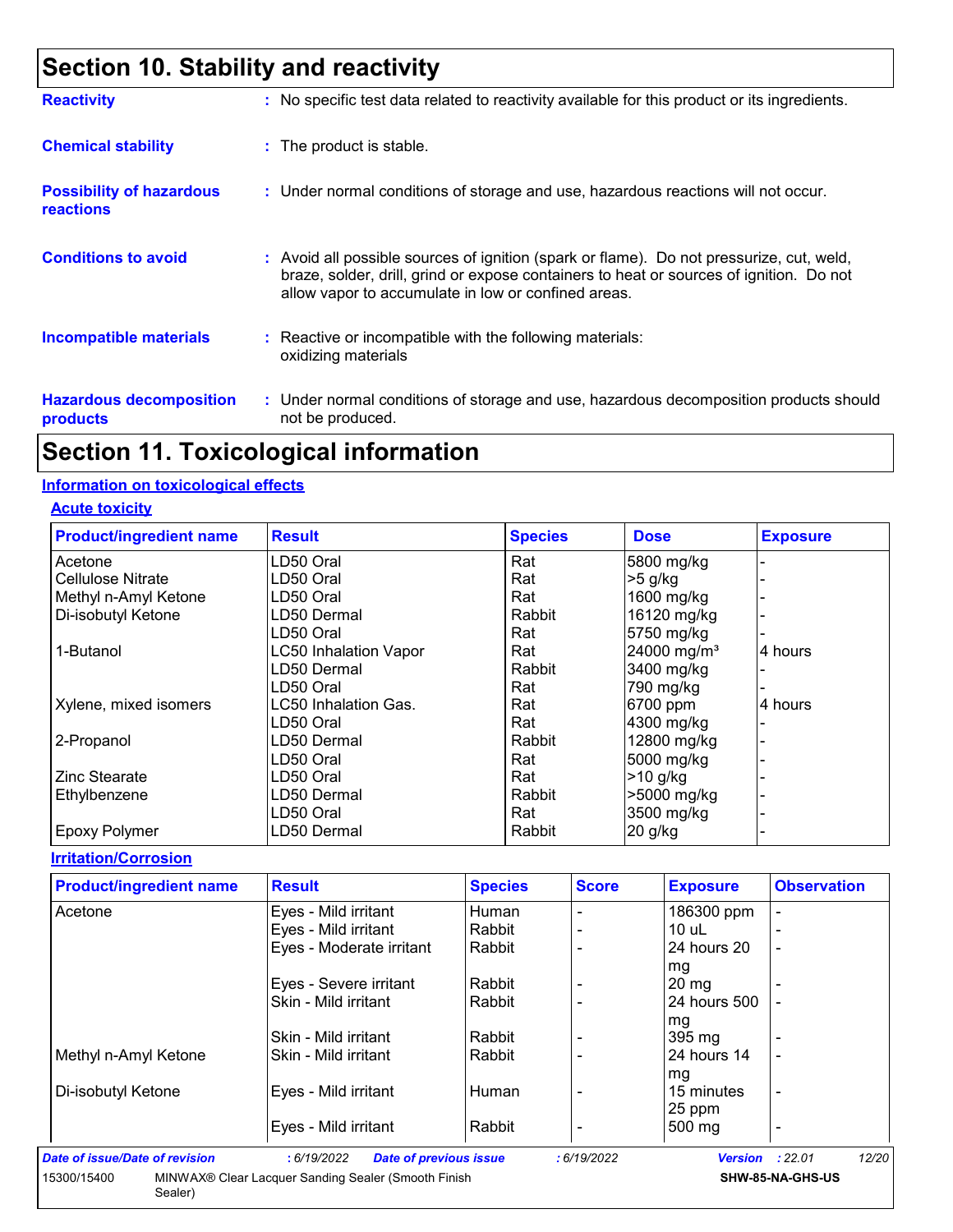### **Section 11. Toxicological information**

|                       | Skin - Mild irritant     | Rabbit | 24 hours 10     |  |
|-----------------------|--------------------------|--------|-----------------|--|
|                       |                          |        | mg              |  |
|                       | Skin - Mild irritant     | Rabbit | 500 mg          |  |
| 1-Butanol             | Eyes - Severe irritant   | Rabbit | 24 hours 2      |  |
|                       |                          |        | mg              |  |
|                       | Eyes - Severe irritant   | Rabbit | 0.005 MI        |  |
|                       | Skin - Moderate irritant | Rabbit | 24 hours 20     |  |
|                       |                          |        | mg              |  |
| Xylene, mixed isomers | Eyes - Mild irritant     | Rabbit | 87 mg           |  |
|                       | Eyes - Severe irritant   | Rabbit | 24 hours 5      |  |
|                       |                          |        | mg              |  |
|                       | Skin - Mild irritant     | Rat    | 8 hours 60 uL   |  |
|                       | Skin - Moderate irritant | Rabbit | 24 hours 500    |  |
|                       |                          |        | mg              |  |
|                       | Skin - Moderate irritant | Rabbit | 100 %           |  |
| 2-Propanol            | Eyes - Moderate irritant | Rabbit | 24 hours 100    |  |
|                       |                          |        | mg              |  |
|                       | Eyes - Moderate irritant | Rabbit | $10 \text{ mg}$ |  |
|                       | Eyes - Severe irritant   | Rabbit | 100 mg          |  |
|                       | Skin - Mild irritant     | Rabbit | 500 mg          |  |
| Ethylbenzene          | Eyes - Severe irritant   | Rabbit | 500 mg          |  |
|                       | Skin - Mild irritant     | Rabbit | 24 hours 15     |  |
|                       |                          |        | mg              |  |
| <b>Epoxy Polymer</b>  | Eyes - Severe irritant   | Rabbit | 24 hours 2      |  |
|                       |                          |        | mg              |  |
|                       | Skin - Mild irritant     | Rabbit | 500 mg          |  |
|                       |                          |        |                 |  |

#### **Sensitization**

Not available.

#### **Mutagenicity**

Not available.

#### **Carcinogenicity**

Not available.

#### **Classification**

| <b>Product/ingredient name</b> | <b>OSHA</b> | <b>IARC</b> | <b>NTP</b> |
|--------------------------------|-------------|-------------|------------|
| Xylene, mixed isomers          |             |             |            |
| 2-Propanol                     |             |             |            |
| Ethylbenzene                   |             | 2B          |            |
| Epoxy Polymer                  |             | J.          |            |

#### **Reproductive toxicity**

Not available.

#### **Teratogenicity**

Not available.

#### **Specific target organ toxicity (single exposure)**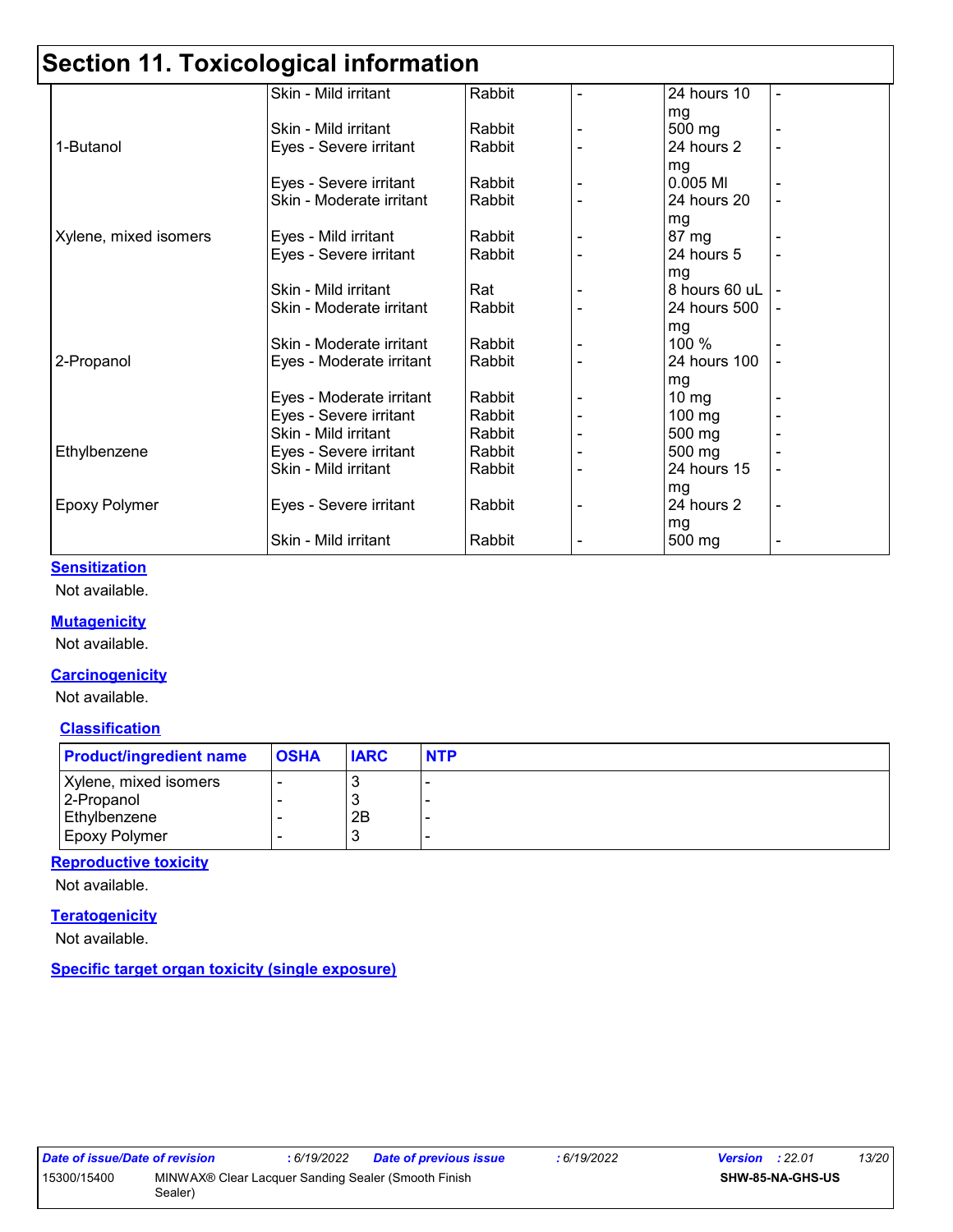## **Section 11. Toxicological information**

| <b>Name</b>              | <b>Category</b> | <b>Route of</b><br>exposure | <b>Target organs</b>                      |
|--------------------------|-----------------|-----------------------------|-------------------------------------------|
| Acetone                  | Category 3      |                             | Respiratory tract<br>irritation           |
|                          | Category 3      |                             | Narcotic effects                          |
| Methyl n-Amyl Ketone     | Category 3      |                             | Respiratory tract<br>lirritation          |
|                          | Category 3      |                             | Narcotic effects                          |
| Di-isobutyl Ketone       | Category 3      |                             | <b>Respiratory tract</b><br>irritation    |
| 1-Butanol                | Category 3      |                             | <b>Respiratory tract</b><br>l irritation. |
|                          | Category 3      |                             | Narcotic effects                          |
| Xylene, mixed isomers    | Category 3      |                             | Respiratory tract<br>l irritation         |
| 2-Propanol               | Category 3      |                             | Narcotic effects                          |
| Ethylbenzene             | Category 3      |                             | Respiratory tract<br><b>irritation</b>    |
|                          | Category 3      |                             | Narcotic effects                          |
| 4,6-Dimethyl-2-heptanone | Category 3      |                             | Respiratory tract<br>irritation           |

### **Specific target organ toxicity (repeated exposure)**

| <b>Name</b>           | <b>Category</b> | <b>Route of</b><br>exposure | <b>Target organs</b> |
|-----------------------|-----------------|-----------------------------|----------------------|
| Acetone               | Category 2      |                             |                      |
| Methyl n-Amyl Ketone  | Category 2      |                             | -                    |
| 1-Butanol             | Category 2      |                             | -                    |
| Xylene, mixed isomers | Category 2      |                             |                      |
| Ethylbenzene          | Category 2      |                             | -                    |

#### **Aspiration hazard**

| <b>Name</b>           | <b>Result</b>                         |
|-----------------------|---------------------------------------|
| Xylene, mixed isomers | <b>ASPIRATION HAZARD - Category 1</b> |
| Ethylbenzene          | <b>ASPIRATION HAZARD - Category 1</b> |

| <b>Information on the likely</b> : Not available.<br>routes of exposure |                                                                                                                              |
|-------------------------------------------------------------------------|------------------------------------------------------------------------------------------------------------------------------|
| <b>Potential acute health effects</b>                                   |                                                                                                                              |
| <b>Eye contact</b>                                                      | : Causes serious eye damage.                                                                                                 |
| <b>Inhalation</b>                                                       | : Can cause central nervous system (CNS) depression. May cause drowsiness or<br>dizziness. May cause respiratory irritation. |
| <b>Skin contact</b>                                                     | : Causes skin irritation. May cause an allergic skin reaction.                                                               |
| <b>Ingestion</b>                                                        | : Can cause central nervous system (CNS) depression.                                                                         |

|                    | <b>Symptoms related to the physical, chemical and toxicological characteristics</b> |
|--------------------|-------------------------------------------------------------------------------------|
| <b>Eve contact</b> | : Adverse symptoms may include the following:<br>pain<br>watering<br>redness        |

| Date of issue/Date of revision |                                                                | : 6/19/2022 | Date of previous issue | : 6/19/2022 | <b>Version</b> : 22.01 |                         | 14/20 |
|--------------------------------|----------------------------------------------------------------|-------------|------------------------|-------------|------------------------|-------------------------|-------|
| 15300/15400                    | MINWAX® Clear Lacquer Sanding Sealer (Smooth Finish<br>Sealer) |             |                        |             |                        | <b>SHW-85-NA-GHS-US</b> |       |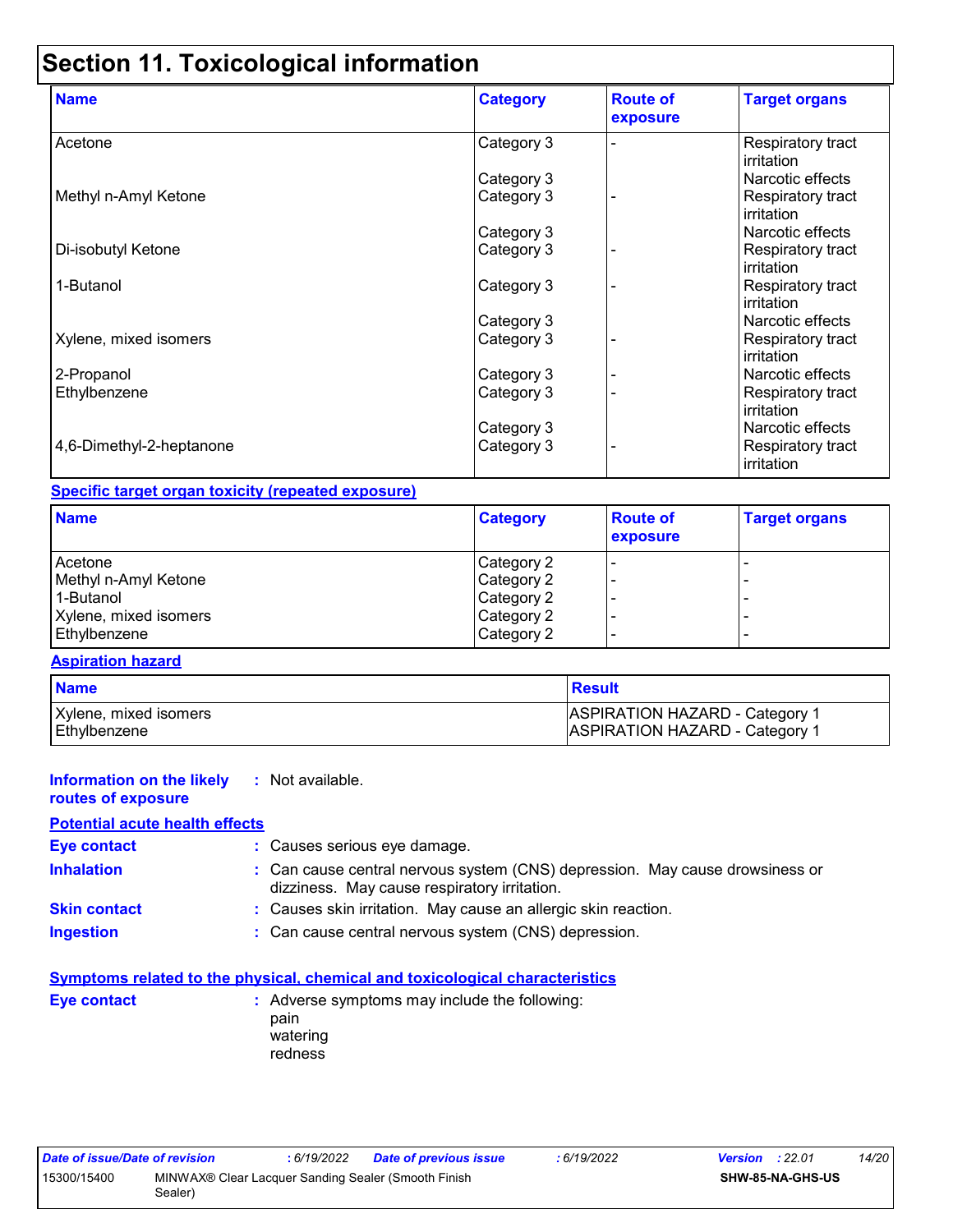## **Section 11. Toxicological information**

| <b>Inhalation</b>                       | : Adverse symptoms may include the following:<br>respiratory tract irritation<br>coughing<br>nausea or vomiting<br>headache<br>drowsiness/fatigue<br>dizziness/vertigo<br>unconsciousness |
|-----------------------------------------|-------------------------------------------------------------------------------------------------------------------------------------------------------------------------------------------|
| <b>Skin contact</b>                     | : Adverse symptoms may include the following:<br>pain or irritation<br>redness<br>blistering may occur                                                                                    |
| <b>Ingestion</b>                        | : Adverse symptoms may include the following:<br>stomach pains                                                                                                                            |
|                                         | Delayed and immediate effects and also chronic effects from short and long term exposure                                                                                                  |
| <b>Short term exposure</b>              |                                                                                                                                                                                           |
| <b>Potential immediate</b><br>effects   | : Not available.                                                                                                                                                                          |
| <b>Potential delayed effects</b>        | : Not available.                                                                                                                                                                          |
| <b>Long term exposure</b>               |                                                                                                                                                                                           |
| <b>Potential immediate</b><br>effects   | : Not available.                                                                                                                                                                          |
| <b>Potential delayed effects</b>        | : Not available.                                                                                                                                                                          |
| <b>Potential chronic health effects</b> |                                                                                                                                                                                           |
| Not available.                          |                                                                                                                                                                                           |
| <b>General</b>                          | May cause damage to organs through prolonged or repeated exposure. Once<br>sensitized, a severe allergic reaction may occur when subsequently exposed to very low<br>levels.              |
| <b>Carcinogenicity</b>                  | : Suspected of causing cancer. Risk of cancer depends on duration and level of<br>exposure.                                                                                               |
| <b>Mutagenicity</b>                     | : No known significant effects or critical hazards.                                                                                                                                       |
| <b>Teratogenicity</b>                   | : No known significant effects or critical hazards.                                                                                                                                       |
| <b>Developmental effects</b>            | : No known significant effects or critical hazards.                                                                                                                                       |
| <b>Fertility effects</b>                | : No known significant effects or critical hazards.                                                                                                                                       |
|                                         |                                                                                                                                                                                           |

#### **Numerical measures of toxicity**

#### **Acute toxicity estimates**

| <b>Route</b>        | <b>ATE value</b> |
|---------------------|------------------|
| Oral                | 6247.23 mg/kg    |
| Dermal              | 12641.55 mg/kg   |
| Inhalation (gases)  | 97007.65 ppm     |
| Inhalation (vapors) | 81.05 mg/l       |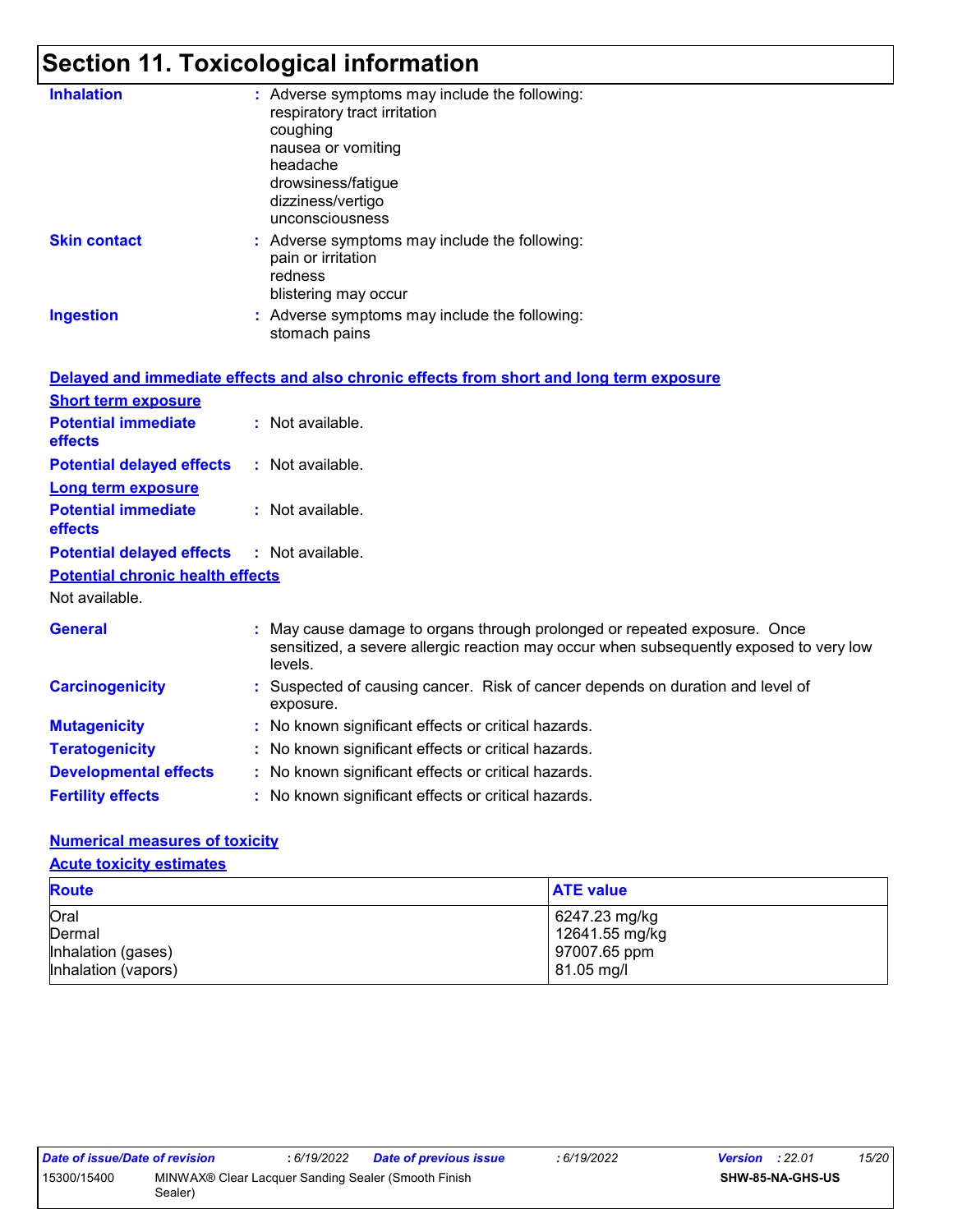## **Section 12. Ecological information**

| <b>Toxicity</b>                |                                      |                                            |                 |
|--------------------------------|--------------------------------------|--------------------------------------------|-----------------|
| <b>Product/ingredient name</b> | <b>Result</b>                        | <b>Species</b>                             | <b>Exposure</b> |
| Acetone                        | Acute EC50 7200000 µg/l Fresh water  | Algae - Selenastrum sp.                    | 96 hours        |
|                                | Acute LC50 4.42589 ml/L Marine water | Crustaceans - Acartia tonsa -<br>Copepodid | 48 hours        |
|                                | Acute LC50 7460000 µg/l Fresh water  | Daphnia - Daphnia cucullata                | 48 hours        |
|                                | Acute LC50 5600 ppm Fresh water      | Fish - Poecilia reticulata                 | 96 hours        |
|                                | Chronic NOEC 4.95 mg/l Marine water  | Algae - Ulva pertusa                       | 96 hours        |
|                                | Chronic NOEC 0.016 ml/L Fresh water  | Crustaceans - Daphniidae                   | 21 days         |
|                                | Chronic NOEC 0.1 ml/L Fresh water    | Daphnia - Daphnia magna -<br>Neonate       | 21 days         |
|                                | Chronic NOEC 5 µg/l Marine water     | Fish - Gasterosteus aculeatus -<br>Larvae  | 42 days         |
| Methyl n-Amyl Ketone           | Acute LC50 131000 µg/l Fresh water   | Fish - Pimephales promelas                 | 96 hours        |
| 1-Butanol                      | Acute EC50 1983 mg/l Fresh water     | Daphnia - Daphnia magna                    | 48 hours        |
|                                | Acute LC50 1730000 µg/l Fresh water  | Fish - Pimephales promelas                 | 96 hours        |
| Xylene, mixed isomers          | Acute LC50 8500 µg/l Marine water    | Crustaceans - Palaemonetes<br>pugio        | 48 hours        |
|                                | Acute LC50 13400 µg/l Fresh water    | Fish - Pimephales promelas                 | 96 hours        |
| 2-Propanol                     | Acute EC50 7550 mg/l Fresh water     | Daphnia - Daphnia magna -<br>Neonate       | 48 hours        |
|                                | Acute LC50 1400000 µg/l Marine water | Crustaceans - Crangon crangon              | 48 hours        |
|                                | Acute LC50 4200 mg/l Fresh water     | Fish - Rasbora heteromorpha                | 96 hours        |
| Ethylbenzene                   | Acute EC50 4900 µg/l Marine water    | Algae - Skeletonema costatum               | 72 hours        |
|                                | Acute EC50 7700 µg/l Marine water    | Algae - Skeletonema costatum               | 96 hours        |
|                                | Acute EC50 6.53 mg/l Marine water    | Crustaceans - Artemia sp. -<br>Nauplii     | 48 hours        |
|                                | Acute EC50 2.93 mg/l Fresh water     | Daphnia - Daphnia magna -<br>Neonate       | 48 hours        |
|                                | Acute LC50 4200 µg/l Fresh water     | Fish - Oncorhynchus mykiss                 | 96 hours        |

#### **Persistence and degradability**

| <b>Product/ingredient name</b> | <b>Aquatic half-life</b> | <b>Photolysis</b> | <b>Biodegradability</b> |
|--------------------------------|--------------------------|-------------------|-------------------------|
| Acetone                        |                          |                   | Readily                 |
| Methyl n-Amyl Ketone           |                          |                   | Readily                 |
| 1-Butanol                      |                          |                   | Readily                 |
| Xylene, mixed isomers          |                          |                   | Readily                 |
| 2-Propanol                     |                          |                   | Readily                 |
| Ethylbenzene                   |                          |                   | Readily                 |

#### **Bioaccumulative potential**

| <b>Product/ingredient name</b> | $\blacksquare$ LogP <sub>ow</sub> | <b>BCF</b>    | <b>Potential</b> |
|--------------------------------|-----------------------------------|---------------|------------------|
| Xylene, mixed isomers          |                                   | l 8.1 to 25.9 | low              |

#### **Mobility in soil**

**Soil/water partition coefficient** (Koc)

**:** Not available.

**Other adverse effects** : No known significant effects or critical hazards.

| Date of issue/Date of revision |                                                                | : 6/19/2022 | <b>Date of previous issue</b> | 6/19/2022 | <b>Version</b> : 22.01 |                  | 16/20 |
|--------------------------------|----------------------------------------------------------------|-------------|-------------------------------|-----------|------------------------|------------------|-------|
| 15300/15400                    | MINWAX® Clear Lacquer Sanding Sealer (Smooth Finish<br>Sealer) |             |                               |           |                        | SHW-85-NA-GHS-US |       |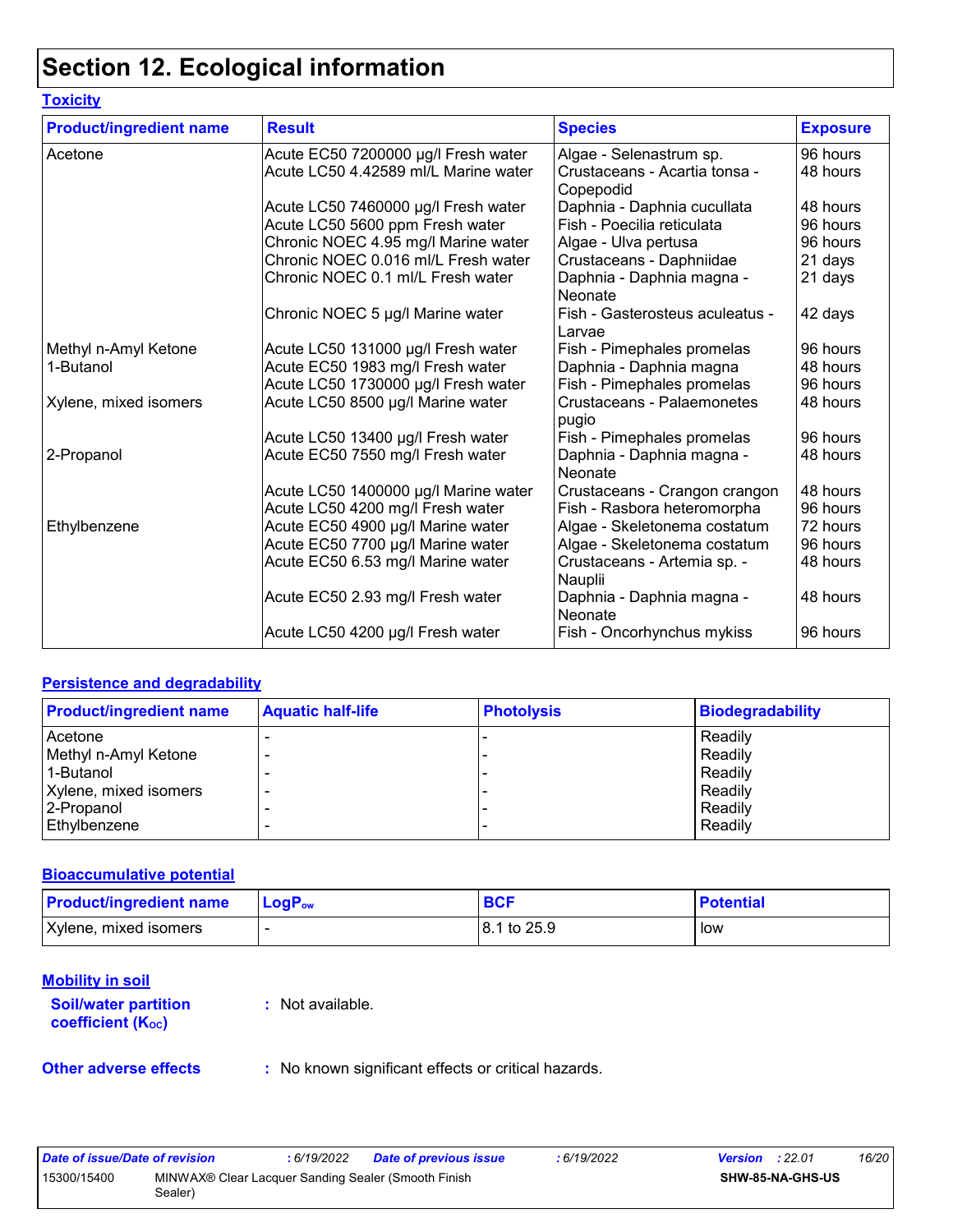### **Section 13. Disposal considerations**

#### **Disposal methods :**

The generation of waste should be avoided or minimized wherever possible. Disposal of this product, solutions and any by-products should at all times comply with the requirements of environmental protection and waste disposal legislation and any regional local authority requirements. Dispose of surplus and non-recyclable products via a licensed waste disposal contractor. Waste should not be disposed of untreated to the sewer unless fully compliant with the requirements of all authorities with jurisdiction. Waste packaging should be recycled. Incineration or landfill should only be considered when recycling is not feasible. This material and its container must be disposed of in a safe way. Care should be taken when handling emptied containers that have not been cleaned or rinsed out. Empty containers or liners may retain some product residues. Vapor from product residues may create a highly flammable or explosive atmosphere inside the container. Do not cut, weld or grind used containers unless they have been cleaned thoroughly internally. Avoid dispersal of spilled material and runoff and contact with soil, waterways, drains and sewers.

### **Section 14. Transport information**

|                                         | <b>DOT</b><br><b>Classification</b> | <b>TDG</b><br><b>Classification</b>                                                                                                                 | <b>Mexico</b><br><b>Classification</b> | <b>IATA</b>    | <b>IMDG</b>                                |
|-----------------------------------------|-------------------------------------|-----------------------------------------------------------------------------------------------------------------------------------------------------|----------------------------------------|----------------|--------------------------------------------|
| <b>UN number</b>                        | <b>UN1263</b>                       | <b>UN1263</b>                                                                                                                                       | <b>UN1263</b>                          | <b>UN1263</b>  | <b>UN1263</b>                              |
| <b>UN proper</b><br>shipping name       | <b>PAINT</b>                        | <b>PAINT</b>                                                                                                                                        | <b>PAINT</b>                           | <b>PAINT</b>   | <b>PAINT</b>                               |
| <b>Transport</b><br>hazard class(es)    | $\overline{3}$                      | $\mathbf{3}$                                                                                                                                        | $\mathbf{3}$                           | $\overline{3}$ | $\overline{3}$                             |
| <b>Packing group</b>                    | $\ensuremath{\mathsf{II}}$          | $\mathbf{II}$                                                                                                                                       | $\mathbf{II}$                          | $\mathbf{II}$  | $\ensuremath{\mathsf{II}}$                 |
| <b>Environmental</b><br>hazards         | No.                                 | No.                                                                                                                                                 | No.                                    | No.            | No.                                        |
| <b>Additional</b><br><b>information</b> | $\overline{a}$                      | Product classified<br>as per the<br>following sections<br>of the<br>Transportation of<br>Dangerous Goods<br>Regulations:<br>2.18-2.19 (Class<br>3). |                                        |                | <b>Emergency</b><br>schedules F-E, S-<br>E |
|                                         | <b>ERG No.</b>                      | <b>ERG No.</b>                                                                                                                                      | <b>ERG No.</b>                         |                |                                            |
|                                         | 128                                 | 128                                                                                                                                                 | 128                                    |                |                                            |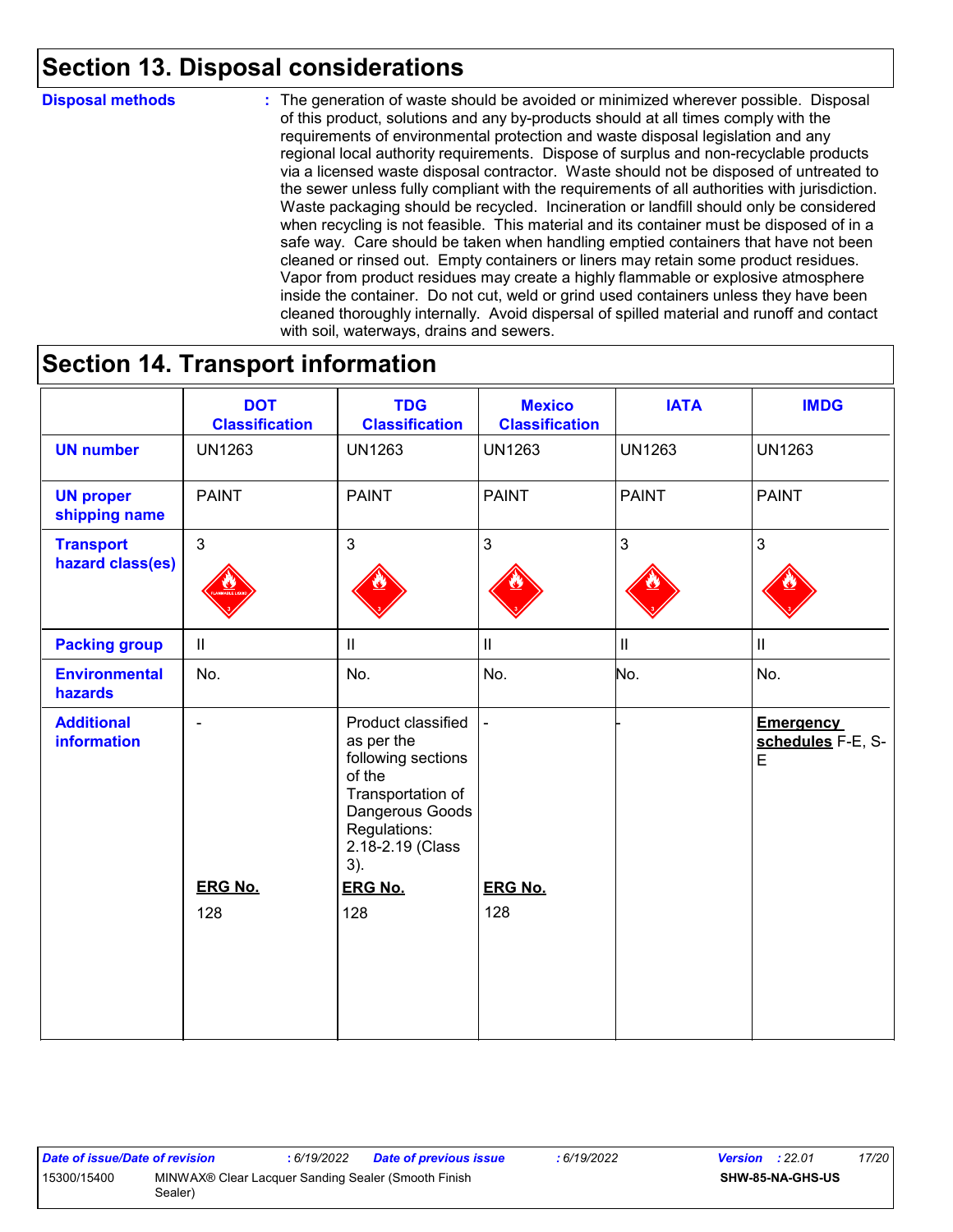### **Section 14. Transport information**

| <b>Special precautions for user :</b>                    | Multi-modal shipping descriptions are provided for informational purposes and do not<br>consider container sizes. The presence of a shipping description for a particular<br>mode of transport (sea, air, etc.), does not indicate that the product is packaged<br>suitably for that mode of transport. All packaging must be reviewed for suitability<br>prior to shipment, and compliance with the applicable regulations is the sole<br>responsibility of the person offering the product for transport. People loading and<br>unloading dangerous goods must be trained on all of the risks deriving from the<br>substances and on all actions in case of emergency situations. |
|----------------------------------------------------------|-------------------------------------------------------------------------------------------------------------------------------------------------------------------------------------------------------------------------------------------------------------------------------------------------------------------------------------------------------------------------------------------------------------------------------------------------------------------------------------------------------------------------------------------------------------------------------------------------------------------------------------------------------------------------------------|
| <b>Transport in bulk according</b><br>to IMO instruments | Not available.                                                                                                                                                                                                                                                                                                                                                                                                                                                                                                                                                                                                                                                                      |

**Proper shipping name :**

: Not available.

### **Section 15. Regulatory information**

#### **SARA 313**

SARA 313 (40 CFR 372.45) supplier notification can be found on the Environmental Data Sheet.

#### **California Prop. 65**

WARNING: This product contains chemicals known to the State of California to cause cancer and birth defects or other reproductive harm.

**International regulations**

| <b>International lists</b> | : Australia inventory (AIIC): Not determined.                |
|----------------------------|--------------------------------------------------------------|
|                            | China inventory (IECSC): Not determined.                     |
|                            | Japan inventory (CSCL): Not determined.                      |
|                            | Japan inventory (ISHL): Not determined.                      |
|                            | Korea inventory (KECI): Not determined.                      |
|                            | New Zealand Inventory of Chemicals (NZIoC): Not determined.  |
|                            | Philippines inventory (PICCS): Not determined.               |
|                            | Taiwan Chemical Substances Inventory (TCSI): Not determined. |
|                            | Thailand inventory: Not determined.                          |
|                            | Turkey inventory: Not determined.                            |
|                            | Vietnam inventory: Not determined.                           |

### **Section 16. Other information**

**Hazardous Material Information System (U.S.A.)**



**The customer is responsible for determining the PPE code for this material. For more information on HMIS® Personal Protective Equipment (PPE) codes, consult the HMIS® Implementation Manual.**

**Caution: HMIS® ratings are based on a 0-4 rating scale, with 0 representing minimal hazards or risks, and 4 representing significant hazards or risks. Although HMIS® ratings and the associated label are not required on SDSs or products leaving a facility under 29 CFR 1910.1200, the preparer may choose to provide them. HMIS® ratings are to be used with a fully implemented HMIS® program. HMIS® is a registered trademark and service mark of the American Coatings Association, Inc.**

**Procedure used to derive the classification**